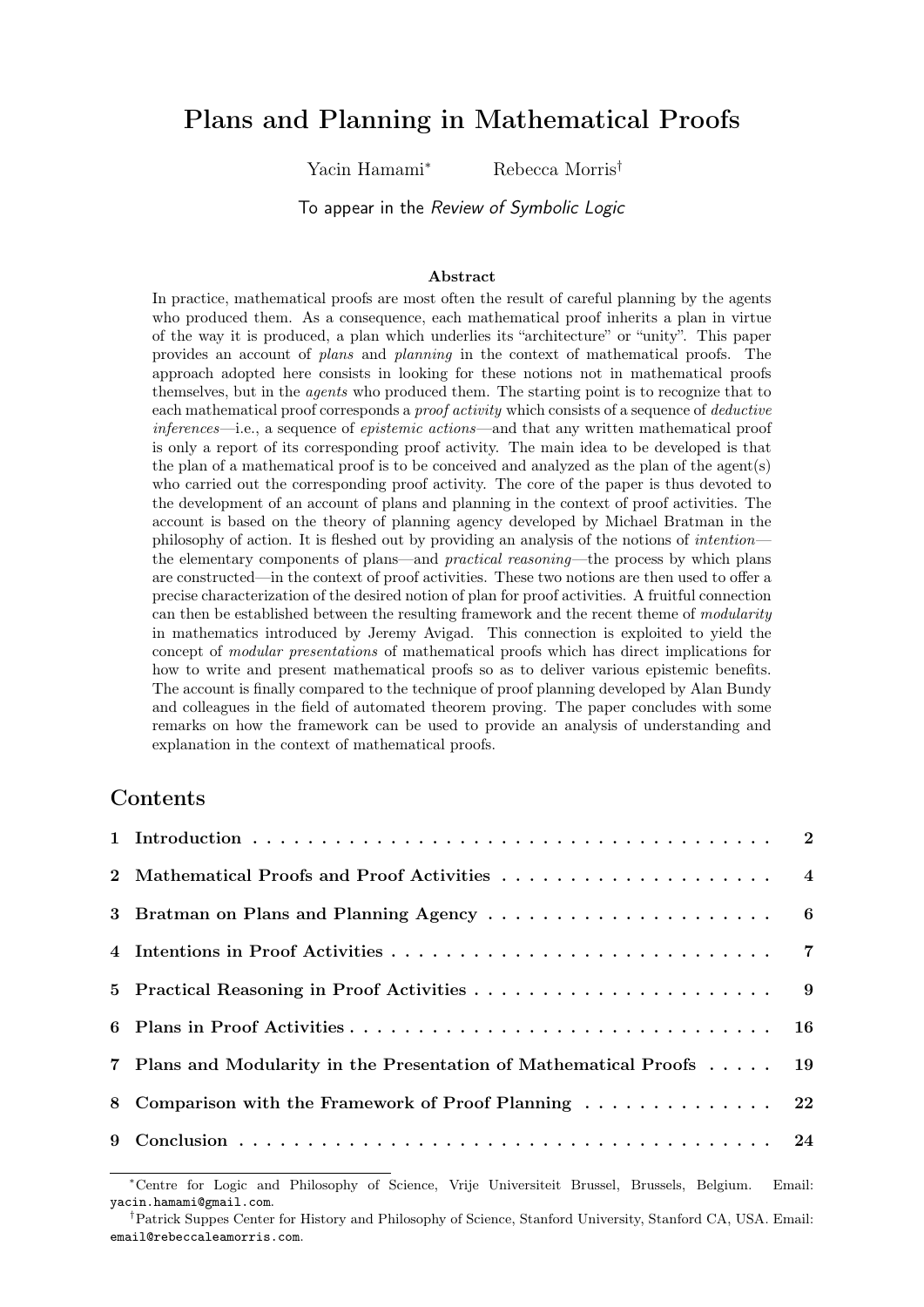## 1 Introduction

Mathematicians often refer to the *plan* of their mathematical proofs. The two following examples are extracted verbatim from articles published in the Annals of Mathematics:

The plan of the proof of the  $\lambda_q$  conjecture is as follows. We first prove (11) is equivalent to the  $\lambda_q$  conjecture in Section 2.3. The next step is to show the solution (11) satisfies all of our linear relations (13). This result is established in Section 2.4 via known  $g = O$  formulas. In Section 2.6, the linear relations are proven to admit at most a one-dimensional solution space in each degree. Together these three steps prove the  $\lambda_q$ conjecture. (Faber and Pandharipande, 2003, p. 108)

The general plan of the proof is as follows. Let  $\mathcal{O}^{\infty}$  be defined as  $\bigcup_{j\in\mathbb{Z}}f^j\mathcal{O}$  in  $J^-_+$ . Let  $\hat{\mathcal{O}}$  denote the closure in  $U^+$  of the set  $\mathcal{O}^{\infty}$ . We begin by proving analogs of (1–5) with  $J_+^-$  replaced by  $\hat{\mathcal{O}}$ . In Theorem 2.6 we prove an analog of (1). In proposition 2.7 we prove an analog of (2). In Corollary 2.8 we prove an analog of (3). In Corollary 2.9 we prove an analog of (4). In Corollary 2.10 we prove (5). Corollary 2.14 proves (6) and shows that  $\hat{\mathcal{O}} = J_+^{\dagger}$ . Thus it follows that items (1–5) hold for  $J_+^{\dagger}$  as claimed. (7) is proved in Corollary 2.18. (Bedford and Smillie, 1998, p. 703)

One mathematician and philosopher who pointed out the importance of the notion of plan for mathematical proofs is Henri Poincaré:

When the logician has resolved each demonstration into a host of elementary operations, all of them correct, he will not yet be in possession of the whole reality; that indefinable something that constitutes the unity of the demonstration will still escape him completely. What good is it to admire the mason's work in the edifices erected by great architects, if we cannot understand the general plan of the master? (Poincaré, 1908, p. 126)

Poincaré considered that analyzing mathematical proofs by focusing only on the validity of their elementary deductive steps was bound to leave out one of their essential dimensions, namely what he refers to as their "unity". For Poincaré, that mathematical proofs have a unity is, presumably, a direct consequence of them inheriting a "general plan" in virtue of being produced by an "architect".

To our knowledge, no attempts have been made so far in the philosophy of mathematics to propose an account of the notion of plan for mathematical proofs. And yet, in addition to its intrinsic interest for the epistemology of proofs in practice, the notion appears to play an important role in philosophical discussions of understanding and explanation in the context of mathematical proofs. For instance, Janet Folina, in a contribution dedicated to mathematical understanding, wrote the following:

Poincaré and Feferman both draw attention to the importance of the plan of the proof; the unity that is found in its "architecture": how the parts are related and connected to one another. Emphasizing unity, and relationships between parts, resonates with Haylock's emphasis on making connections as central to mathematical understanding. In addition, the importance of seeing the whole, or the blueprint, of an argument also calls to mind Michener's view that mathematical understanding enables one to avoid getting lost in details.<sup>1</sup> (Folina, 2018, p. 136)

Similarly, the logician and computer scientist John Alan Robinson established a direct connection between the notions of understanding, explanation, and plan with respect to mathematical proofs:

<sup>&</sup>lt;sup>1</sup>The references associated to the authors mentioned in this passage and cited in Folina (2018) are Poincaré (1900/1996, 1908), Feferman (2012), Haylock and Cockburn (2008), and Michener (1978).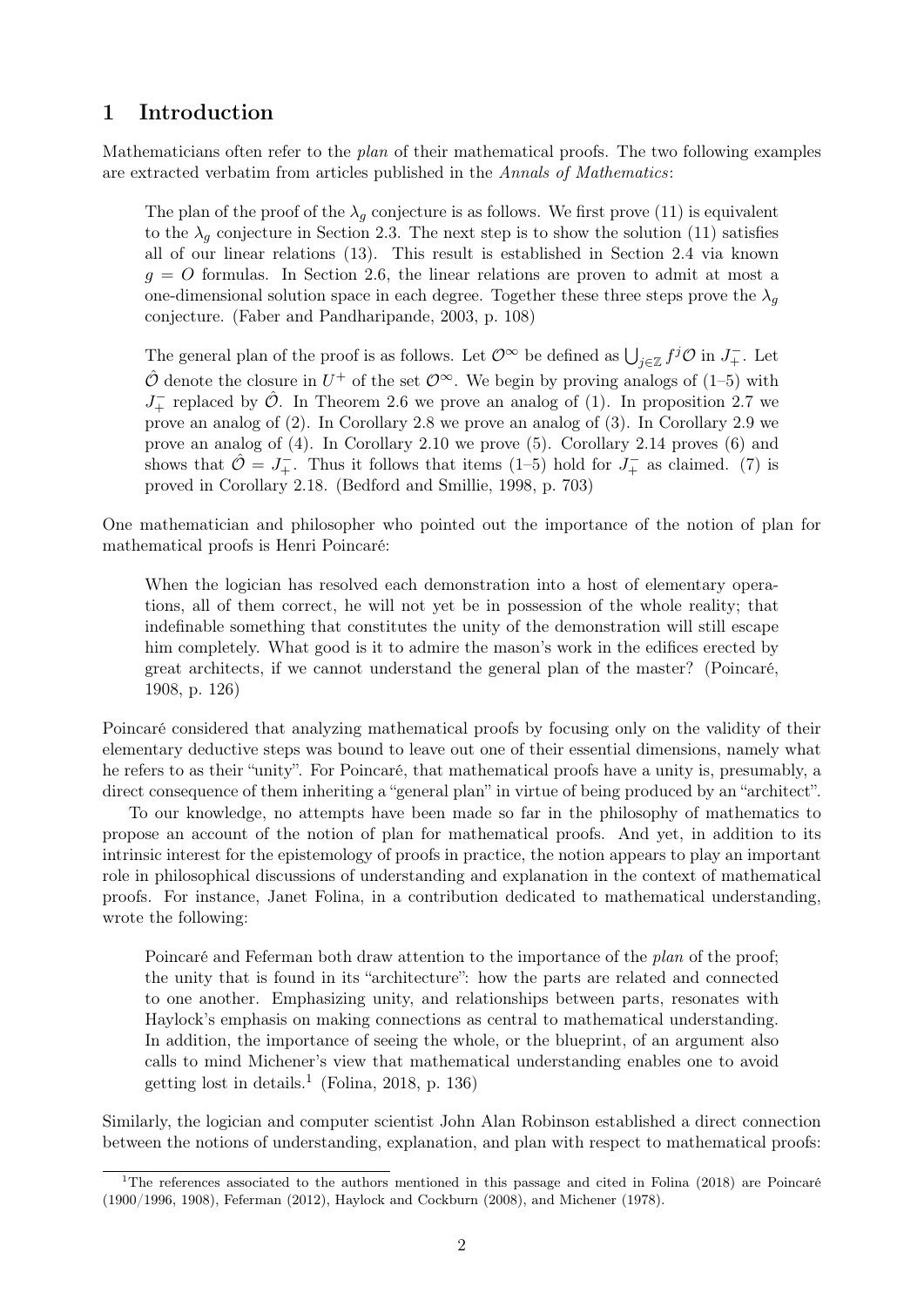When we survey a real proof in this high-level, outline way, and fix our attention on its main idea or ideas, we can better intuitively appreciate its overall plan. We understand the proof as an explanation, in a sense, even though our view of it is neither rigorous nor complete. With only the overall plan before it, the mind is not concerned with the details. For the purpose of obtaining a (higher-level) understanding, it even seems essential that the (lower-level) details should be ignored. If too many details enter into the primary sketch, we simply lose sight of the main architecture of the proof—we are unable to see the big picture. (Robinson, 2000, p. 292)

If the notions of understanding and explanation in the context of mathematical proofs are indeed to be accounted for by appealing to the notion of plan, then getting clear on what is meant by the plan of a mathematical proof becomes a prerequisite to the development of an account of understanding and explanation along the lines indicated by these two passages.

The aim of this paper is to provide an account of plans and planning in the context of mathematical proofs. Our approach will consist in looking for these notions not in mathematical proofs themselves, but in the agents who produced them. To this end, we will begin by introducing the notion of proof activity as the counterpart of the notion of mathematical proof in the realm of action. The development of our account will then be driven by the idea that the plan of a mathematical proof is to be conceived and analyzed as the plan of the  $agent(s)$  who carried out the corresponding proof activity. To provide an account of the notion of plan for proof activities, we will build on the theory of planning agency developed by Michael Bratman (1987) in the philosophy of action. As we will see, the resulting notion of plan for mathematical proofs will turn out to be intimately connected to the recent theme of modularity put forward by Jeremy Avigad (2018). Indeed, the notions of plans and modularity can be fruitfully combined to provide a systematic way of generating what we will call *modular presentations* of mathematical proofs. This has direct implications for an important issue raised by Uri Leron (1983) and Leslie Lamport (1995, 2012) concerning the best ways to write and present mathematical proofs so as to maximize various epistemic benefits, such as their comprehensibility, communicability, readability, or rigor. Another intended application of our framework is getting to grips with the notions of understanding and explanation in the context of mathematical proofs. This is one of our main motivations for developing the present account, but for reasons of space our analysis of these notions will be provided in a subsequent paper. We will indicate in the conclusion how we intend to use our framework for this purpose.

The paper is organized as follows. In section 2, we define the notion of *proof activity* as the counterpart of the notion of mathematical proof in the realm of action. Our main task will be to develop an account of plans and planning in the context of proof activities, and for this we will build on Bratman's theory of planning agency. In section 3, we will briefly present Bratman's theory of planning agency, focusing on the key notions of intentions, practical reasoning, and plans. Sections 4, 5, and 6 will then be concerned respectively with the notions of intentions, practical reasoning, and plans in the context of proof activities. Taken together, these three sections provide an account of plans and planning in the context of proof activities, and insofar as we conceive of the plan of a mathematical proof as the plan of the agent(s) who carried out the corresponding proof activity, this yields our desired account of plans and planning in the context of mathematical proofs. In section 7, we will discuss the connection between the notions of plan and modularity, and we will show that this connection can be exploited to yield the concept of modular presentations of mathematical proofs, a concept which has direct implications for the issues of how to write and present mathematical proofs as raised by Leron (1983) and Lamport (1995, 2012). In section 8, we will compare our account with the framework known as *proof planning* developed by Alan Bundy and colleagues in the field of automated theorem proving (Bundy, 1988; Bundy et al., 2005). We will end the paper with some concluding remarks on how to use the present framework to analyze the notions of understanding and explanation with respect to mathematical proofs, and on the interest of developing an account of plans and planning in the more general contexts of proof discovery and problem solving.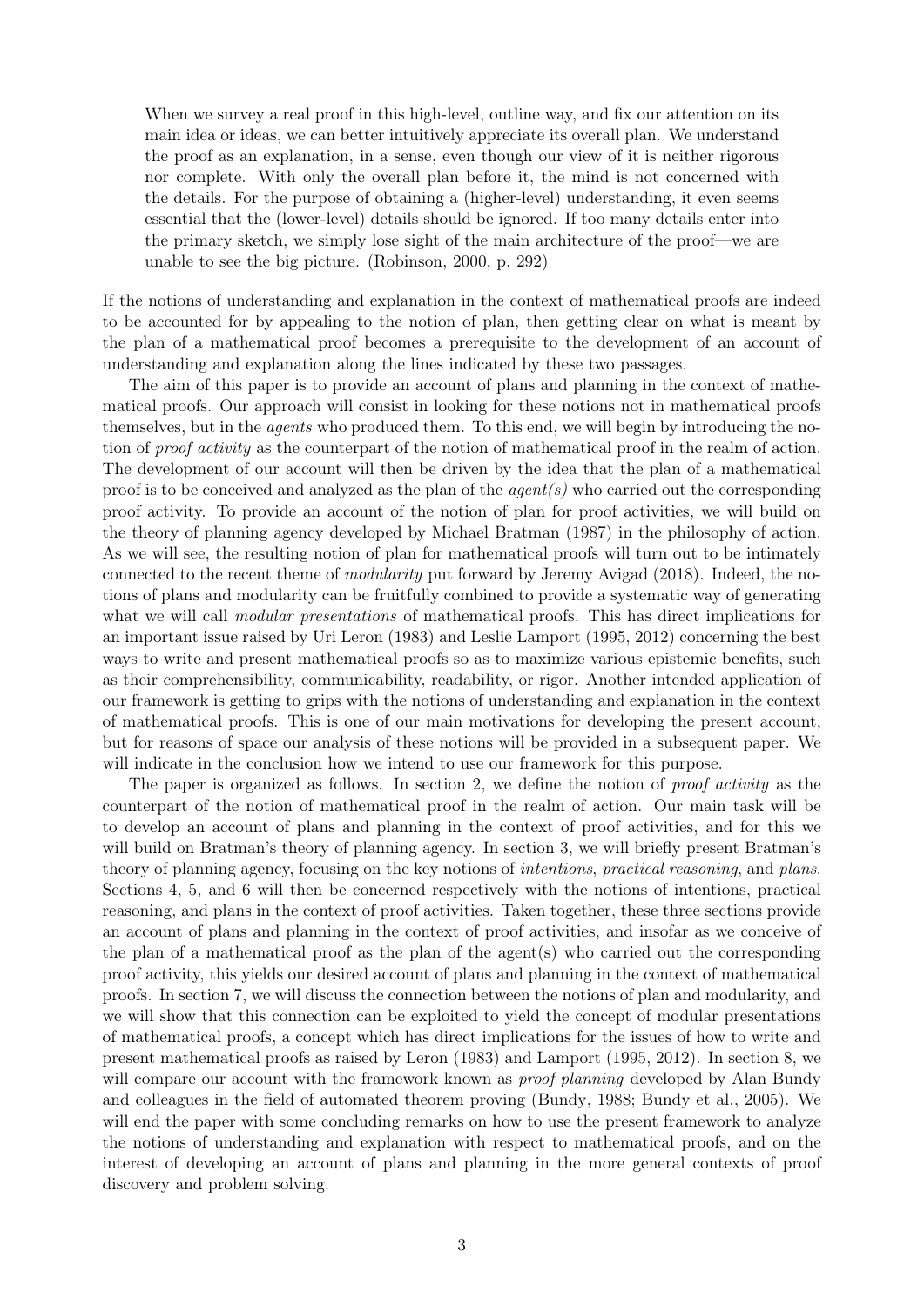## 2 Mathematical Proofs and Proof Activities

Mathematical proofs have traditionally been conceived as static, agent-free objects. But if one approaches them through their primary epistemic function—namely to bring knowledge of the associated theorem—one is forced to see them in a dynamic way, and to bring the mathematical agent back into the picture. So given a written mathematical proof, what does a mathematical agent need to do to acquire knowledge of the associated theorem? Obviously, starring at the proof, or even reading it, won't do the job. What is required is that the agent actively carries out all the deductive inferences in the proof so as to reach an epistemic state in which she knows the theorem.

This perspective can be made precise by introducing some terminology. Taken as a static, written object, a *mathematical proof* is a sequence of *deductive steps*—this is the form in which mathematical proofs are ordinarily found in mathematical textbooks, articles, and monographs. But the two notions of deductive step and mathematical proof have direct counterparts in the realm of action. Corresponding to the notion of deductive step is the notion of deductive inference, a deductive inference being first and foremost an *action* of an epistemic nature, as has been repeatedly emphasized in the philosophy of logic (see, e.g., Corcoran, 1989; Prawitz, 2012, 2015; Sundholm,  $2012$ ) and in epistemology (see, e.g., Boghossian,  $2014$ ; Wright,  $2014$ ).<sup>2</sup> To our knowledge, no terms have been commonly used to designate the counterpart of the notion of mathematical proof in the realm of action. To this purpose, we shall introduce the notion of *proof activity*<sup>3</sup>: in the same way as a mathematical proof is a sequence of deductive steps, a proof activity is a sequence of deductive inferences. In this way, there is thus an isomorphic correspondence between a mathematical proof and its corresponding proof activity. From this perspective, what an agent needs to do to acquire knowledge of a theorem based on a mathematical proof of it is to carry out the corresponding proof activity.<sup>4</sup> Figure 1 provides a schematic representation of the notions just introduced, the vertical arrows representing the isomorphic correspondence just mentioned.



Figure 1: Mathematical proof, proof activity, deductive step, deductive inference

To understand the notion of proof activity, it might be useful to consider it in analogy with another familiar activity such as travelling. First, proof activities and travelling activities are both intended to bring the agent from one state to another. In the case of proof activities, the objective is to get from one epistemic state to another, while in the case of travelling activities, the objective is to get from one position state to another. Second, these two types of activities proceed through a sequence of moves—which are the actions constituting the building blocks of

<sup>&</sup>lt;sup>2</sup>We assume here that the agent under consideration is indeed able to carry out the deductive inferences corresponding to the deductive steps in the considered mathematical proof, that is, the agent belongs to the intended audience of the written mathematical proof. For an in-depth discussion of the notion of proof as audience-relative, see Corcoran (1989).

<sup>&</sup>lt;sup>3</sup>For reflections on proofs and constructions as activities carried out by rational human agents from the perspective of intuitionism, see van Benthem (2018).

<sup>&</sup>lt;sup>4</sup>In this case, the written mathematical proof appears as a *recipe*—i.e., a set of *instructions*—for carrying out a proof activity. On the view of mathematical proofs as recipes or blue-prints see Sundholm (2012, p. 948) and Tanswell (2019). For an analysis of the relation(s) between text and action in mathematical and scientific scholarly texts, with a particular focus on instructional texts, see Chemla and Virbel (2015).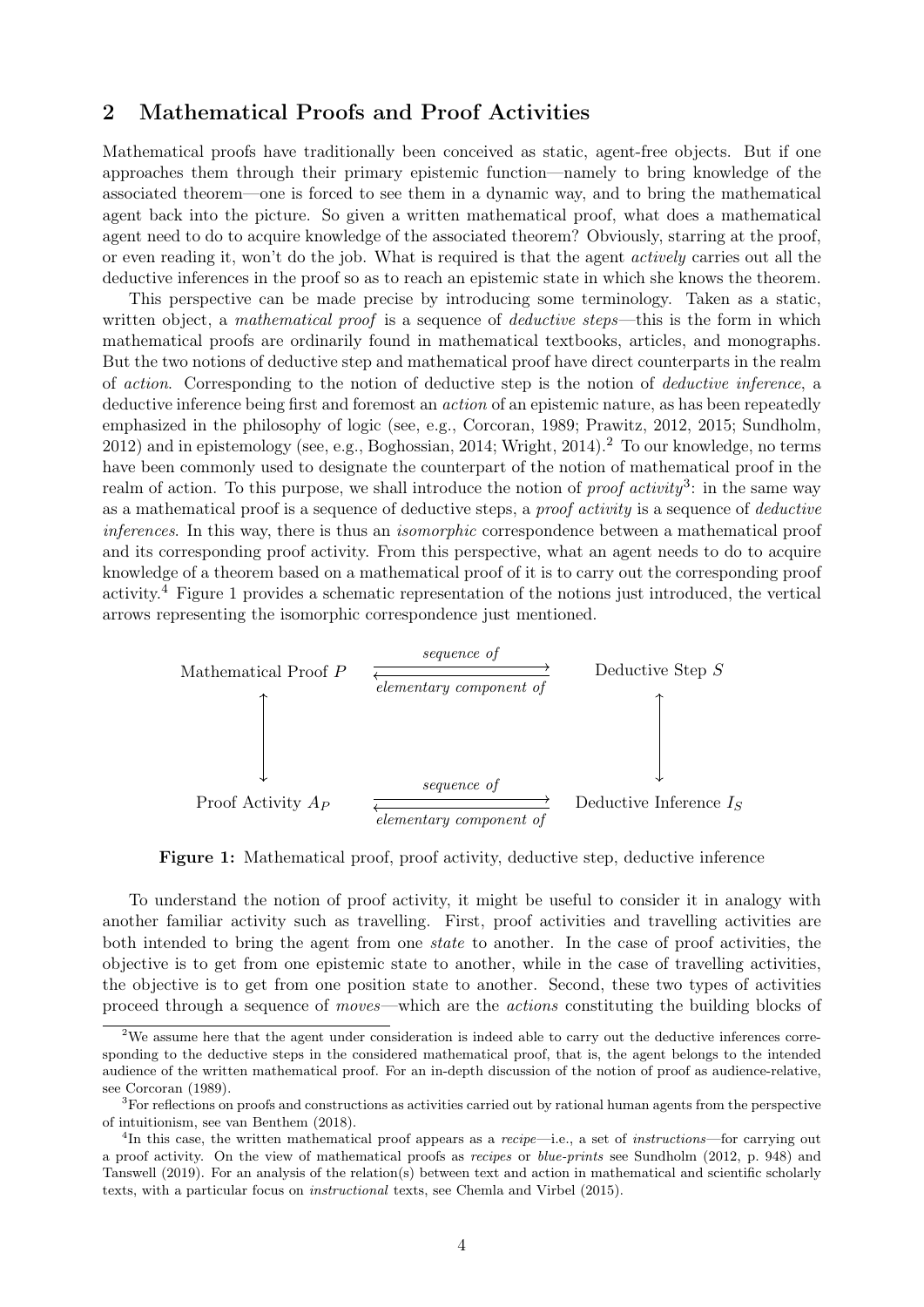these activities—bringing the agent closer and closer to the desired state. For proof activities, these moves are deductive inferences, while for travelling activities these moves would involve walking, driving, flying, etc. Thus, in the same way as a travelling activity brings an agent from her current position state to a desired one through a sequence of spatial moves, a proof activity brings an agent from her current epistemic state to a desired one through a sequence of epistemic moves.

Now, an activity such as travelling most often requires a certain form of planning. If you want to go from point  $A$  to point  $B$ , you can always try to take a random sequence of moves using various means of transport, but this is unlikely to succeed. Rather, you will engage in careful planning to ensure that your various moves will bring you to your final destination. This will involve a sequence of *practical decisions* such as, for instance, deciding which bus(es), train(s), flight(s) to take so that the various connections go smoothly. Your travelling activity—the actual sequence of moves bringing you from point  $A$  to point  $B$ —would then be the direct result of planning, and as a consequence would possess a specific plan. It is in this sense that we would say, for instance, that her plan to go to Hawaii in the summer is to first take a shuttle to the local airport, then to take a flight to Honolulu International Airport, and finally to take a taxi to reach her final destination.

The exact same observation holds for proof activities. Carrying out a random sequence of deductive inferences is unlikely to bring the mathematician to an epistemic state in which she will know the desired theorem. Rather, to have any chance of reaching such an epistemic state, she will have to engage in some form of planning, as the mathematician Timothy Gowers (2002) pointed out: "What determines whether [mathematicians] can use their expertise to solve notorious problems is, in large measure, a matter of careful planning" (Gowers, 2002, p. 128). Of course, when searching for a sequence of deductive inferences leading to the desired theorem, the mathematician will encounter numerous dead ends, will engage in trial and error, and will often have to retreat from a given path, for instance after having explored and then given up a certain proof strategy. This happens as well in travelling activities, for instance when driving and realizing that the road you intended to take is closed for some reason, forcing you to go backward and take another road. When the mathematician has finally found a sequence of deductive inferences leading to the desired theorem, she will only report the *successful* sequence of moves leading to the final end in the written proof, and will omit all the twists and turns of the search process. But this search process would have involved careful planning all along, and so the final successful proof activity—the sequence of moves which indeed brought the mathematician to the desired epistemic state—will as well be the direct result of planning, and as a consequence will possess a specific plan. To come back to the quotes provided at the beginning, it is in this sense that we would say, for instance, that the plan of Faber and Pandharipande (2003) to prove the  $\lambda_a$  conjecture is to first prove it to be equivalent to a certain equation, then to show that the solution of this equation satisfies certain linear relations, and finally to show that these linear relations admit at most a one-dimensional solution space.

The main idea to be developed in this paper is that when we attribute a plan to a mathematical proof, we indeed attribute a plan to the *agent*(s)<sup>5</sup> who carried out the corresponding proof activity.<sup>6</sup> From this perspective, the written mathematical proof is nothing more than a report of this proof

<sup>&</sup>lt;sup>5</sup>In the following, we will usually drop the plural option, and only write 'agent' in the singular. One should keep in mind, however, that a mathematical proof might be produced by a group of agents, in which case 'agents' in the plural should be used.

<sup>6</sup>One might find it surprising that the notion of plan is attached here to the agent who produced the proof and not to the proof itself, but a moment of reflection reveals that this is a natural way of approaching the issue. To see this, imagine a mathematical proof that has been produced by a mathematician, and imagine that the exact same proof has been found as well by a computer through a random search. In this situation, we will be willing to say that there is a plan behind the proof produced by the mathematician, but we will be reluctant to attribute a plan to the proof produced by the computer. The reason, presumably, is that we would expect the mathematician to have reached the proof through some form of planning involving various practical decisions, while we know that there is no such thing behind the proof produced by the computer—that this proof was found through a random search was just "pure luck". Now, the key observation is that the proof is exactly the same in the two cases, but our inclination to attribute a plan to it differs depending on how and by whom we expect the proof to have been produced. This speaks for attributing the notion of plan not to the proof itself but to the agent who produced it. For an account in which the notion of plan is attributed to the proof itself, see Bundy (1988) and Bundy et al. (2005)—this account is compared to our own in section 8.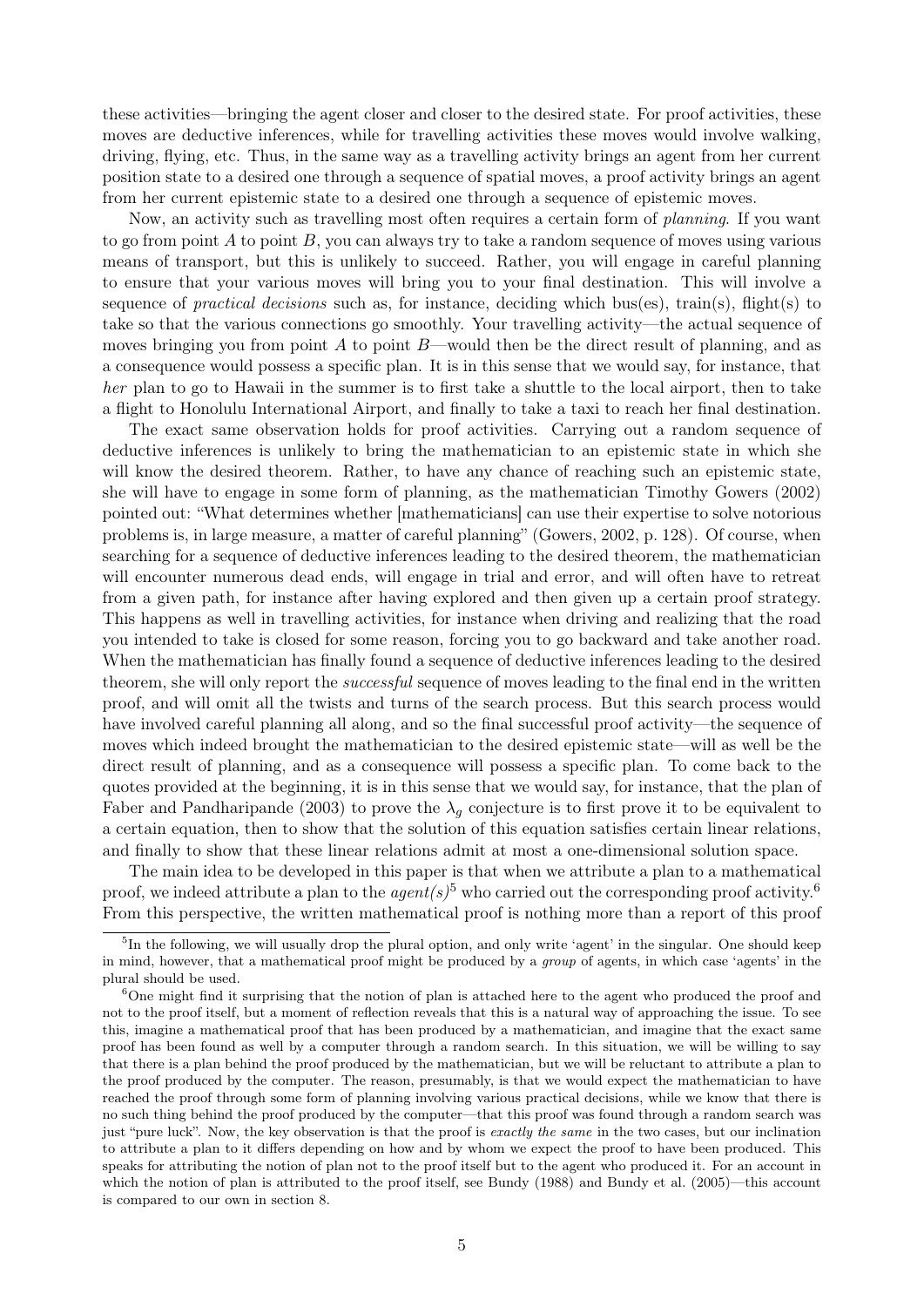activity, recording the successful sequence of deductive inferences that the agent went through. An analysis of plans and planning in the context of mathematical proofs calls then for an analysis of plans and planning in the context of proof activities. It turns out that these notions of plans and planning have been extensively studied in the philosophy of action, most notably by the philosopher Michael Bratman who has developed over the years a full-fledged theory of planning agency. Our account builds directly on Bratman's theory of planning agency that we now turn to.

## 3 Bratman on Plans and Planning Agency

Bratman's theory of planning agency (Bratman, 1987) was originally developed to provide an account of the notion of intention as used in characterizing both mind and action—i.e., an account of what it means to *intend* to act as well as to act *intentionally*<sup>7</sup>—in which the notion of intention is conceived as being intimately connected with the phenomena of plans and planning. Central to the theory is the idea that intentions are elements of larger plans, in that they are the building blocks of plans, and for this reason are central to the functioning of our human agency:

According to the planning theory, intentions of individuals are plan states: they are embedded in forms of planning central to our internally organized temporally extended agency and to our associated abilities to achieve complex goals across time, especially given our cognitive limitations. One's plan states guide, coordinate, and organize one's thought and action both at a time and over time. (Bratman, 2014, p. 15)

It is important to emphasize that a plan is not here to be understood as a mere recipe or procedure, and that having a plan to  $A$  does not simply mean possessing a recipe or procedure to  $A$ . Rather, a plan is to be conceived as a kind of mental state involving some sort of commitment: when an agent has a plan to  $A$ , this means that she indeed plans to  $A$ . In this sense, plans are "intentions" writ large" (Bratman, 1987, p. 29), and possess some of the distinctive properties of intentions. According to Bratman, plans thus understood play a central role in our capacity for intrapersonal and extrapersonal coordinations, and permit our prior deliberations to influence our later conduct.

Because we are agents with limited cognitive resources, our plans are usually partial and hierarchical. Plans are partial in the sense that they are only partially specified at any given point in time. If you decide in the spring to go to Hawaii during the summer, you might not decide right away on the exact dates of your trip, on which means of transportation you will adopt, or on which hotel you are going to stay in—all of this would have to be specified eventually, but this can be done at a later time. Furthermore, plans are hierarchical in the sense that the intentions that comprise them can embed more specific intentions, which themselves might also embed more specific intentions, and so on, and so forth. Thus, at a later stage, your plan to go to Hawaii during the summer might contain the intention to go there by plane, which itself might embed more specific intentions regarding the company you might use, the airport you might depart from, or the means of transport you might adopt to get to the airport.

The partiality of our plans generates, in turn, a demand for *practical reasoning*: since our plans are partial, they will need to be filled in appropriately as time goes by, practical reasoning is then required to specify our plans further whenever we need or wish to do so. Such practical reasoning takes as input one or several prior intentions in a given plan and yields as output one or several more specific intentions arranged in a *subplan*. For instance, while planning your trip to Hawaii, you might be led at some point to reason from your intention to fly to Hawaii to more specific intentions regarding, among others, the exact flight you will take as well as the class you will fly in. Our capacity for practical reasoning is thus essential for our plans to function properly in their coordinating role as well as in their capacity to shape later conduct, and for this reason lies at the heart of our planning agency.

<sup>7</sup>Bratman (1987) proceeds by first developing an account of what it means to intend to act, which he then uses to develop an account of what it means to act intentionally. In this work, we will be primarily concerned with the former notion.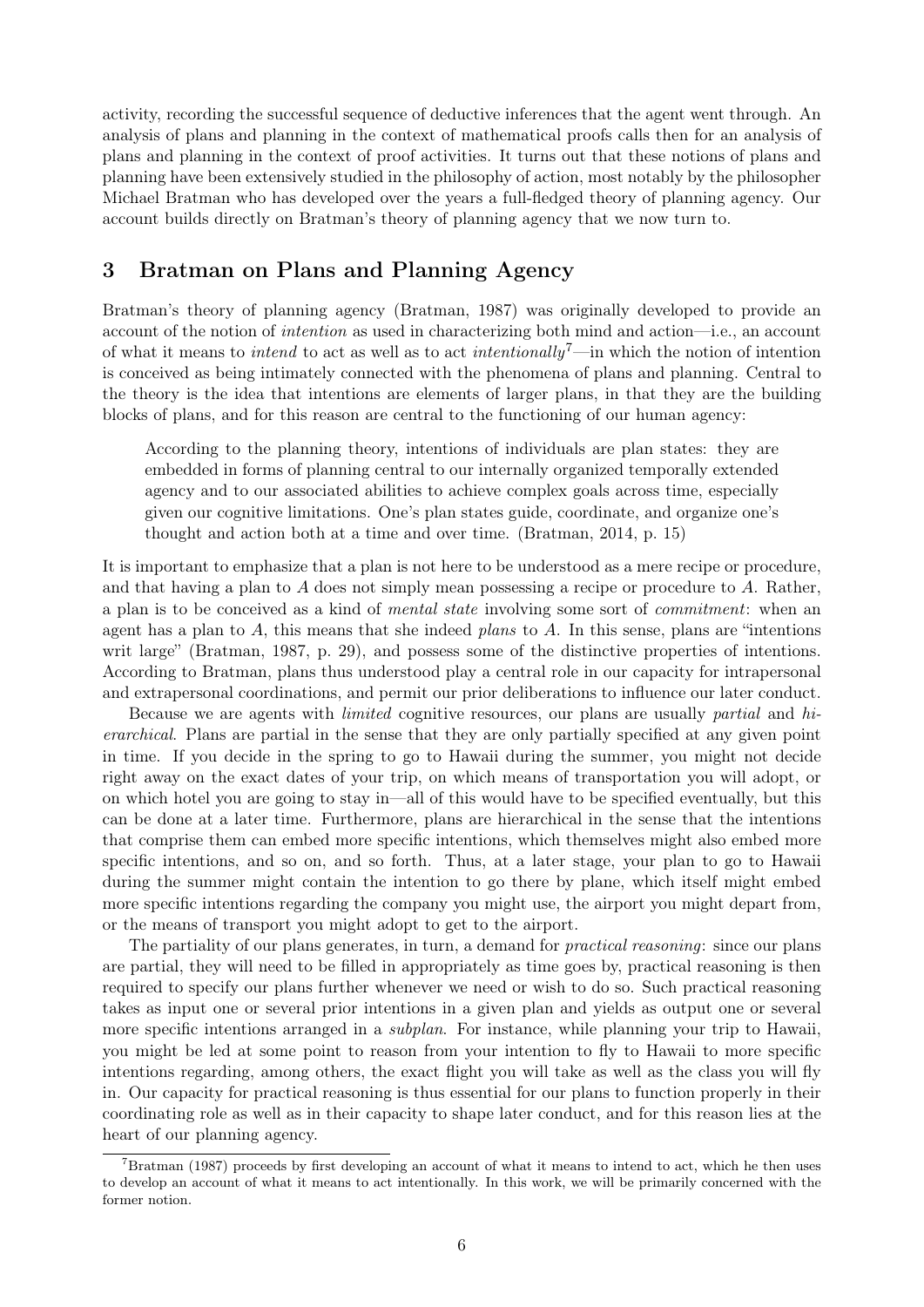In the next three sections, we will work toward an account of the notion of plan for proof activities by following the lead of Bratman's theory of planning agency. This means that we will proceed by first specifying the notions of intention and practical reasoning in the context of proof activities in sections 4 and 5, and we will then use those elements to specify the desired notion of plan for proof activities in section 6.

## 4 Intentions in Proof Activities

What are intentions in the particular context of proof activities? We will refer to them as *proving* intentions, and to figure out what they are we will begin by looking at an example of an actual proof activity. We propose to consider, as a running example, the proof activity corresponding to the following mathematical proof of the well-known fact that an equivalence relation on a nonempty set yields a partition of this set, a proof taken from the seventh edition of John B. Fraleigh's introductory book on abstract algebra (Fraleigh, 2003, pp. 7–8):<sup>8</sup>

Theorem (Equivalence Relations and Partitions). Let S be a nonempty set and let  $\sim$ be an equivalence relation on S. Then  $\sim$  yields a partition of S, where

$$
\bar{a} = \{ x \in S \mid x \sim a \}.
$$

*Proof.* We must show that the different cells  $\bar{a} = \{x \in S \mid x \sim a\}$  for  $a \in S$  do give a partition of S, so that every element of S is in some cell and so that if  $a \in \overline{b}$ , then  $\overline{a} = \overline{b}$ . Let  $a \in S$ . Then  $a \in \bar{a}$  by the reflexive condition (1), so a is in at least one cell.

Suppose now that a were in a cell  $\bar{b}$  also. We need to show that  $\bar{a}=\bar{b}$  as sets; this will show that a cannot be in more than one cell. There is a standard way to show that two sets are the same:

#### Show that each set is a subset of the other.

We show that  $\bar{a} \subseteq \bar{b}$ . Let  $x \in \bar{a}$ . Then  $x \sim a$ . But  $a \in \bar{b}$ , so  $a \sim b$ . Then, by the transitive condition (3),  $x \sim b$ , so  $x \in \bar{b}$ . Thus  $\bar{a} \subseteq \bar{b}$ . Now we show that  $\bar{b} \subseteq \bar{a}$ . Let  $y \in \bar{b}$ . Then  $y \sim b$ . But  $a \in \bar{b}$ , so  $a \sim b$  and, by symmetry (2),  $b \sim a$ . Then by transitivity (3),  $y \sim a$ , so  $y \in \bar{a}$ . Hence  $\bar{b} \subseteq \bar{a}$  also, so  $\bar{b} = \bar{a}$  and our proof is complete.  $\Box$ 

This particular example happens to be particularly informative for our present purpose, due to the fact that the author wrote down explicitly some of his proving intentions at different stages of his proof.<sup>9</sup> To highlight them, we have underlined in the above text all the phrases expressing proving intentions.<sup>10</sup> It is then noteworthy that the expressions of proving intentions occurring in this example are all written according to the same syntactical construction: they are all built from the phrase 'we show that'—sometimes with some modal variations—followed by a mathematical proposition.

<sup>8</sup>This example is simple enough such that we can consider it here in its entirety, and yet rich enough with respect to its structure so that it can be used to illustrate the phenomena we are interested in. Hereafter, we will refer to this example as 'Fraleigh's proof'.

<sup>9</sup>This feature is, of course, what motivated us to consider this example in the first place. The reasons why certain proving intentions have been made explicit in this particular example is, presumably, to serve some pedagogical purposes. In research contexts, explicit expressions of proving intentions are often used to structure the presentation of mathematical proofs. But in most cases, the reader is expected to figure out by herself the proving intentions of the author(s) at the various stages of the proof.

<sup>&</sup>lt;sup>10</sup>This example shows that the text of a mathematical proof does not always consist in a mere list of deductive steps, but might contain some extra information as well. As we are seeing here, the analysis of such extra textual components might appear especially valuable in revealing particular epistemological dimensions of mathematical proofs.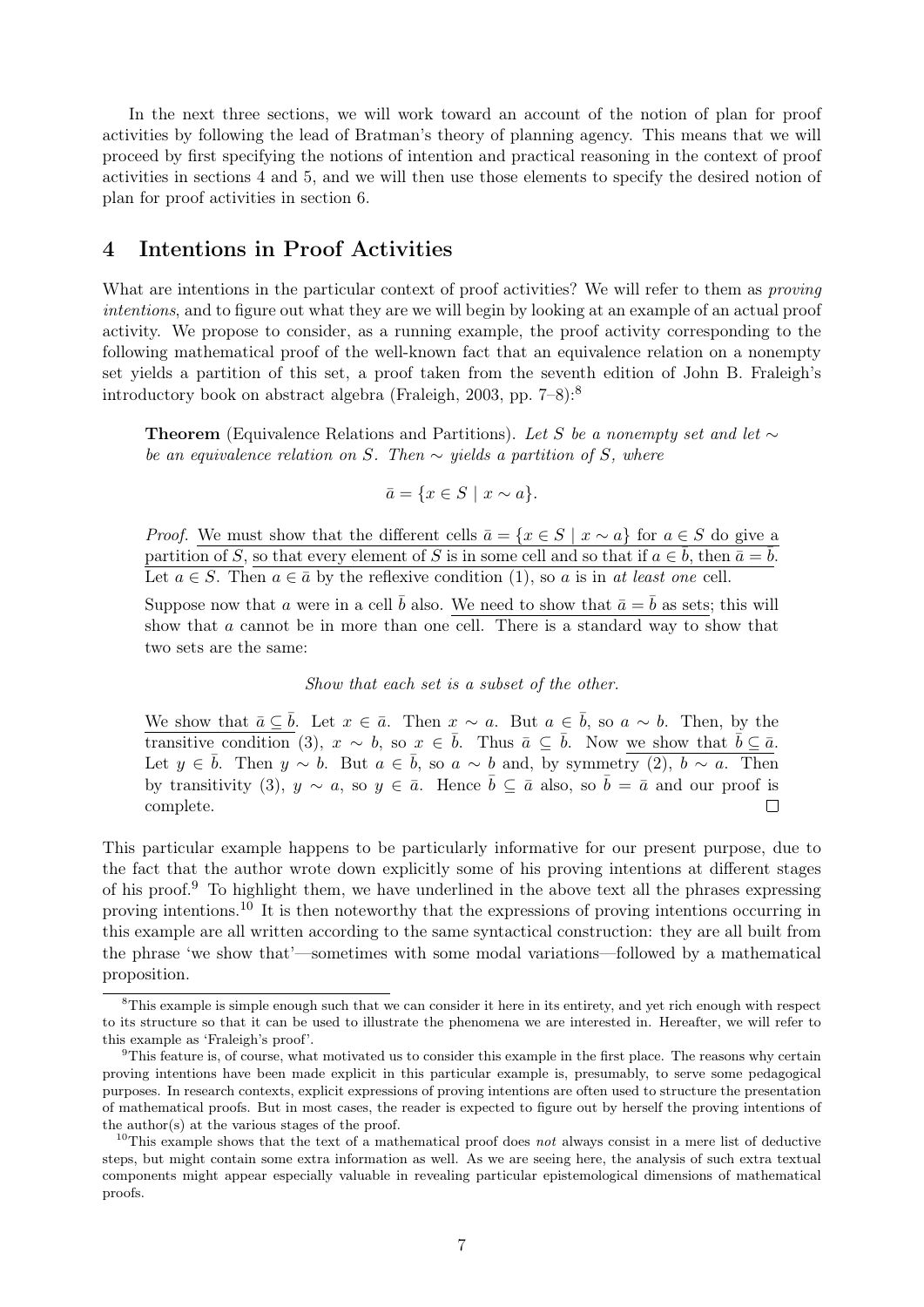This is to be expected. Any proof activity must necessarily begin with the intention to show prove, establish—the theorem at hand, $^{11}$  and as the proof activity proceeds, this intention gives rise to more specific proving intentions, in the same way as your intention to go to Hawaii in the summer gives rise to more specific intentions regarding dates, means of transport, places to stay, etc. Thus, in the above example, the very first expression of a proving intention corresponds to the intention to show the theorem at hand, namely to show that the different cells  $\bar{a} = \{x \in S \mid x \sim a\}$ for  $a \in S$  do give a partition of S. This initial intention gives rise, as the proof activity proceeds, to more specific proving intentions, such as the intentions to show that  $\bar{a}=\bar{b}$  as sets, to show that  $\bar{a}\subseteq \bar{b}$ , and to show that  $\bar{b}\subseteq \bar{a}$ . The (partial) plans described in the two quotes at the very beginning of this paper proceed in the exact same way.

Proving intentions of this type can be analyzed as a specification of the following schema:

#### To show C from  $[P_1, \ldots, P_n]$ ,

where  $P_1, \ldots, P_n$  and C are placeholders for ordinary mathematical propositions<sup>12</sup>— $P_1, \ldots, P_n$  and C will be referred to as the *hypotheses*<sup>13</sup> and the *conclusion* of the considered proving intention. We will refer to those as proving intentions of type 'to show'. For convenience, we will often use the following more compact notation:

$$
P_1, \ldots, P_n \Rightarrow C.
$$

Using this notation, the initial proving intention in Fraleigh's proof can be represented as:

 $S \neq \emptyset$ , ∼ is an eq. rel. on  $S \Rightarrow \sim$  yields a partition of S where  $\bar{a} = \{x \in S \mid s \sim a\},$ 

while the proving intention expressed in the second paragraph can be represented as:  $14$ 

 $S \neq \emptyset$ ,  $\sim$  is an eq. rel. on  $S, a \in S, a \in \overline{b} \Rightarrow \overline{a} = \overline{b}$ .

In general, expressions of proving intentions of type 'to show' can be identified in the text of a mathematical proof through the occurrence of what we might call a *proving verb*—e.g., 'we show that', 'we prove that', 'we establish that'—sometimes with some modal variations—e.g., 'we must show that', 'we need to show that', 'we will show that', 'we now show that'—and followed by a mathematical proposition.

We now introduce another type of proving intentions that we will refer to as proving intentions of type 'to infer' and which correspond to intentions of carrying out deductive inferences. The particularity of proving intentions of this type is that they can be directly fulfilled by carrying out the corresponding deductive inferences, that is, by performing an action. This means that whenever an agent encounters a proving intention of the type 'to infer' in the execution of her plan, she will be led to carry out the corresponding deductive inference. We will use the following specific schema for analyzing proving intentions of type 'to infer':

 $11$ In practice, the proving intention the author is starting with can sometimes be more involved when the author intends to show the theorem in *such and such a way*, for instance by using—or avoiding the use of—certain concepts, techniques, methods, etc. This is particularly true when it comes to proving a theorem that has already been proved. These aspects can be integrated by refining the present framework. But insofar as they are not of primary relevance for the aim of this paper, a proper treatment of such refinements is left for another occasion.

 $12\text{By an 'ordinary mathematical proposition' we mean a mathematical proposition from the vernacular language$ of ordinary mathematical practice.

 $13\text{By the hypotheses of a proving intention, we mean here the hypotheses that pertain to the current context.}$ of discourse. For instance, the two hypotheses of the very first proving intention in Fraleigh's proof are " $S$  is a nonempty set" and "∼ is an equivalence relation on S". It is to be noted that the hypotheses of proving intentions are only rarely written explicitly in the texts of mathematical proofs, in the same way as the premisses of deductive steps are most often left implicit as well. Hypotheses of proving intentions, as well as premisses of deductive steps, must usually be inferred from the current context of discourse.

<sup>&</sup>lt;sup>14</sup>The definitions associated to various terms in the hypotheses and the conclusion of a given proving intention are often present in the current context of discourse, and so should normally be listed as hypotheses. For making proving intentions more readable, we will usually not list the relevant definitions in the hypotheses of the proving intentions we are considering. Thus, in the following proving intention, we will not, for instance, list the definitions of  $\bar{a}$  and  $\bar{b}$ , although those are part of the current context of discourse. One should, nonetheless, keep in mind that this is just a way to ease presentation, and that the relevant definitions are part of the hypotheses.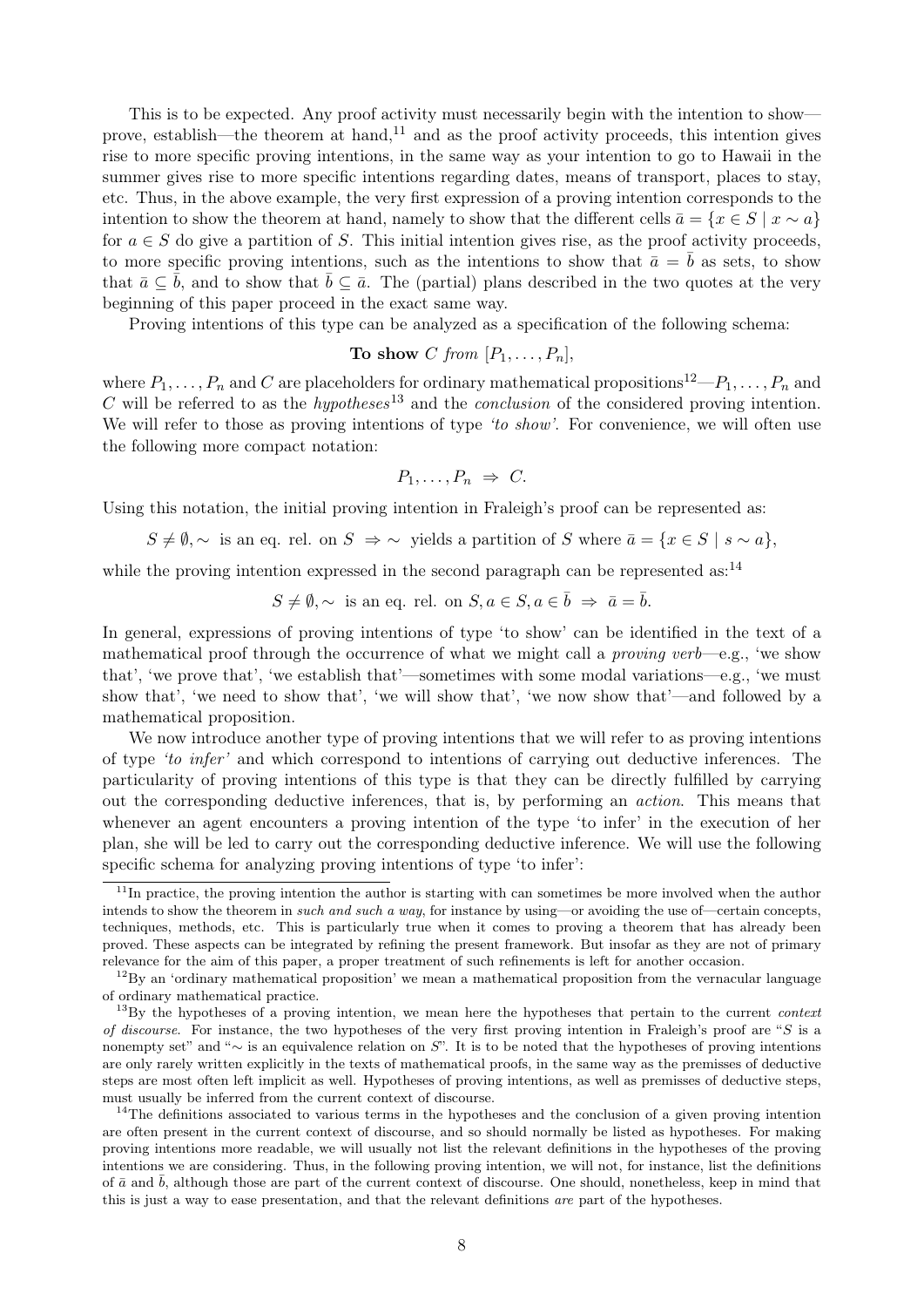### To infer C from  $[P_1, \ldots, P_n]$ ,

where  $P_1, \ldots, P_n$  and C are placeholders for ordinary mathematical propositions— $P_1, \ldots, P_n$  and C will be referred to as the premisses and the conclusion of the considered proving intention. We will also use the compact notation introduced above to write proving intentions of type 'to infer'.

Proving intentions of types 'to show' and 'to infer' constitute the building blocks or atoms of plans for proof activities. We now turn to the issue of practical reasoning which concerns the step by step process by which plans for proof activities are constructed.

### 5 Practical Reasoning in Proof Activities

What does practical reasoning in the context of proof activities consist in? In Bratman's theory of planning agency, practical reasoning is required on the part of the agent to fill in her plans as time goes by, and proceeds by turning a given intention in the agent's plan into one or several more specific intentions arranged in a subplan. In the context of proof activities, *practical reasoning* is reasoning taking as input a given proving intention in the agent's plan and yielding as output one or several more specific proving intentions arranged in a subplan. Practical reasoning is thus the central process by which plans are constructed: each construction step of a plan is always the result of an instance of practical reasoning.

Interestingly, in the example of Fraleigh's proof, not only has the author mentioned explicitly some of his proving intentions at different stages of his proof, he has also written explicitly in the text some of the key steps of practical reasoning underlying his proof activity. The first example occurs at the very beginning of the proof where the author tells us that he intends to show that "the different cells  $\bar{a} = \{x \in S \mid x \sim a\}$  for  $a \in S$  do give a partition of S", an intention that he immediately transforms into the further intention to show that "every element of S is in some cell and so that if  $a \in \bar{b}$ , then  $\bar{a} = \bar{b}$ ". This instance of practical reasoning takes as input and yields as output the following proving intentions:

**Input:**  $S \neq \emptyset$ ,  $\sim$  is an eq. rel. on  $S \Rightarrow \sim$  yields a partition of S where  $\bar{a} = \{x \in S \mid s \sim a\},\$ **Output:**  $S \neq \emptyset$ , ~ is an eq. rel. on  $S \Rightarrow$  for all  $a \in S$ , a is in some cell and if  $a \in \bar{b}$ , then  $\bar{a} = \bar{b}$ .

Another example occurs later on in the proof, when the author expresses the intention to show that " $\bar{a}=\bar{b}$  as sets". We can see that this proving intention is then transformed into two more specific intentions, namely to show that " $\bar{a} \subseteq \bar{b}$ " and to show that " $\bar{b} \subseteq \bar{a}$ ". This instance of practical reasoning takes as input and yields as output the following proving intentions:

**Input:**  $S \neq \emptyset$ ,  $\sim$  is an eq. rel. on  $S$ ,  $a \in S$ ,  $a \in \overline{b}$   $\Rightarrow a = \overline{b}$ . **Output:**  $S \neq \emptyset$ ,  $\sim$  is an eq. rel. on  $S$ ,  $a \in S$ ,  $a \in \overline{b}$   $\Rightarrow a \subseteq \overline{b}$ ,  $S \neq \emptyset$ , ~ is an eq. rel. on  $S, a \in S, a \in \bar{b} \Rightarrow \bar{a} \supseteq \bar{b}$ .

These two examples correspond to very basic forms of practical reasoning, but of course practical reasoning in proof activities can be much more involved. We will not attempt in this paper to provide a full specification of what practical reasoning consists in in the context of proof activities, as this would simply amount to offering a full-blown theory of proof discovery. We will nonetheless isolate one basic form of practical reasoning which is widely used in practice and which is likely to be present in the plan of almost any mathematical proof. We will then illustrate the fact that practical reasoning can be much more advanced by presenting an example of a more sophisticated instance of practical reasoning taken from Pólya (1949).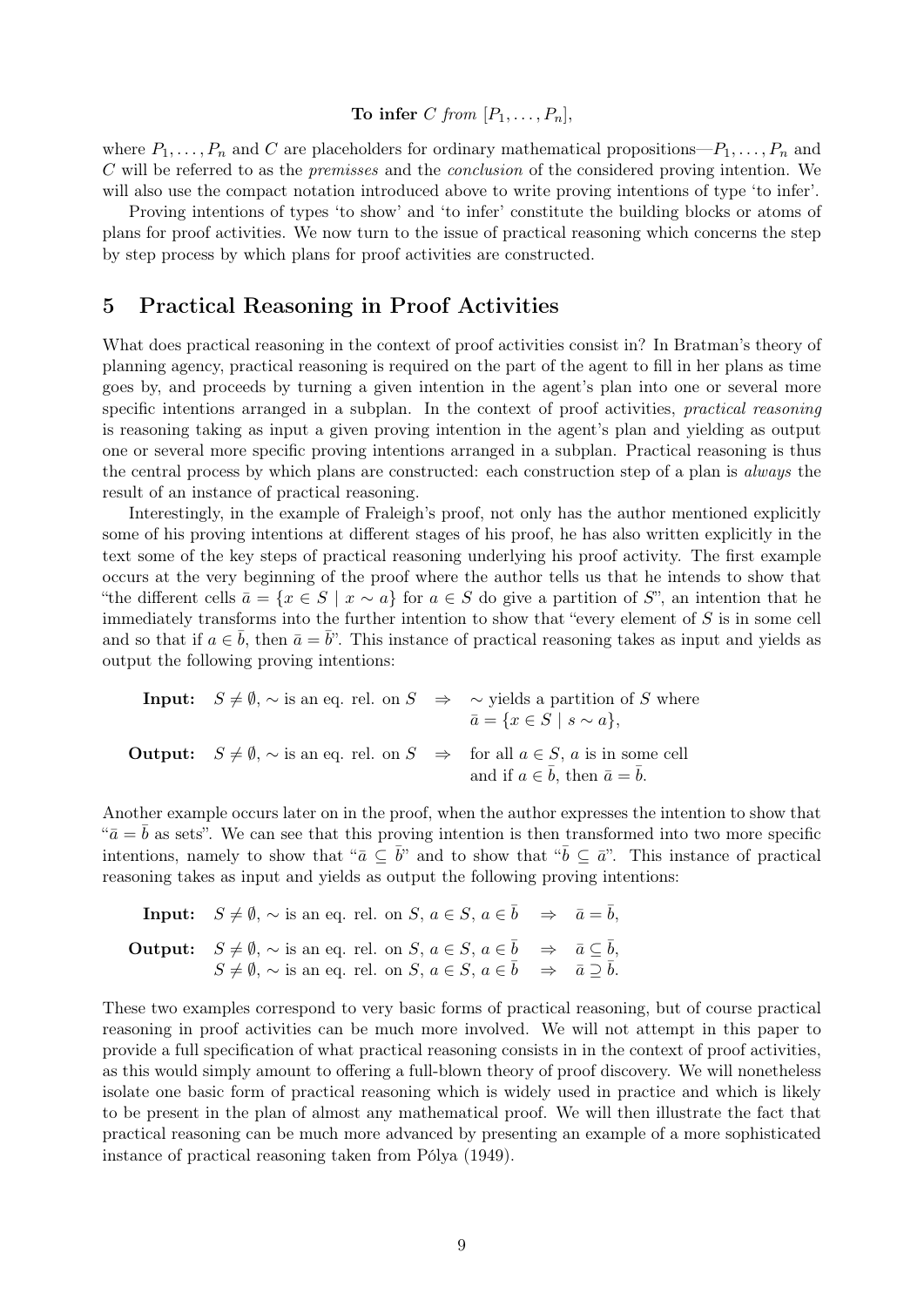#### 5.1 A Simple Form of Practical Reasoning in Proof Activities

One simple form of practical reasoning proceeds through the application of mathematical methods. In the present context, a mathematical method is defined as a *rule* that transforms a proving intention into one or several other proving intentions arranged in a subplan, and which, at least in some cases, can lead to a plan that can be successfully executed. Because mathematical methods are rules, most mathematical methods can be entirely characterized by a schema specifying how the rule transforms its input into its output. More specifically, the schema of a mathematical method can be put into the following form:<sup>15</sup>

```
To show C, from [P_1, \ldots, P_n]:
1. Show/Infer C_1, from [P_{1,1},...,P_{1,n_1}],
2. Show/Infer C_2, from [P_{2,1}, \ldots, P_{2,n_2}],.
.
.
k. Show/Infer C_k, from [P_{k,1},\ldots,P_{k,n_k}],
```
where all the occurrences of  $Cs$  and  $Ps$ —with or without subscripts—are placeholders for ordinary mathematical propositions.

From this perspective, the first example of practical reasoning in Fraleigh's proof mentioned above can be conceived as an application of the mathematical method consisting in replacing a term by its definition within the mathematical proposition one intends to show, a method that can be characterized by the following schema:

To show 
$$
X[\Phi]
$$
, from  $[P_1, \ldots, P_n]$ :  
\n1. Show  $X[\Phi_{\text{Def}}/\Phi]$ , from  $[P_1, \ldots, P_n]$ ,  
\n2. Infer  $X[\Phi]$ , from  $X[\Phi_{\text{Def}}/\Phi]$  and  $\Phi_{\text{Def}}$ ,<sup>16</sup>

where  $\Phi$  is a placeholder for a mathematical term,  $\Phi_{\text{Def}}$  is a placeholder for the mathematical definition of this term, and  $X[\Phi_{\text{Def}}/\Phi]$  is the mathematical proposition resulting from X by replacing every occurrence of  $\Phi$  in X by its definition  $\Phi_{\text{Def}}$ . The second example of practical reasoning in Fraleigh's proof can also be conceived as an application of a mathematical method, this time of the method consisting in showing that two sets are equal by showing that each is a subset of the other, a method that can be characterized by the following schema:

To show  $A = B$ , from  $[P_1, \ldots, P_n]$ :

1. Show  $A \subseteq B$ , from  $[P_1, \ldots, P_n]$ , 2. Show  $B \subseteq A$ , from  $[P_1, \ldots, P_n]$ , 3. Infer  $A = B$ , from  $A \subseteq B$  and  $B \subseteq A$ ,<sup>17</sup>

where A and B are placeholders for expressions denoting sets.<sup>18</sup> We shall now make two important remarks on the notion of mathematical method.

 $17$ The remark in footnote 16 also holds for the schema of this mathematical method.

<sup>&</sup>lt;sup>15</sup>The output of a mathematical method is a subplan, and as such possesses a *tree structure*. For expository reasons, we will only consider in the following mathematical methods yielding subplans of depth one, which can then be represented as lists. All that we say in the following about mathematical methods can be straightforwardly adapted to handle cases of mathematical methods yielding subplans of depth greater than one.

 $16$ When we reported earlier the input and output of this instance of practical reasoning, we did not mention the intention of type 'to infer' that we are now listing as the second item in the schema. The reason for this is that this proving intention was not mentioned explicitly in the text of Fraleigh's proof, nor was the deductive step corresponding to it. Yet, such a deductive step must be present for completing the proof activity, although it was left implicit by Fraleigh. This is why it must be listed in the schema of this mathematical method.

<sup>18</sup>Notice that, in this particular case, it does not matter in which order steps 1 and 2 are carried out. In our definition, a mathematical method will, however, always yield a subplan whose order of execution of its steps is fully determined. It is, nonetheless, possible to represent mathematical methods for which the order of (some of) its steps does not matter through an equivalence class of equivalent mathematical methods in the sense defined here.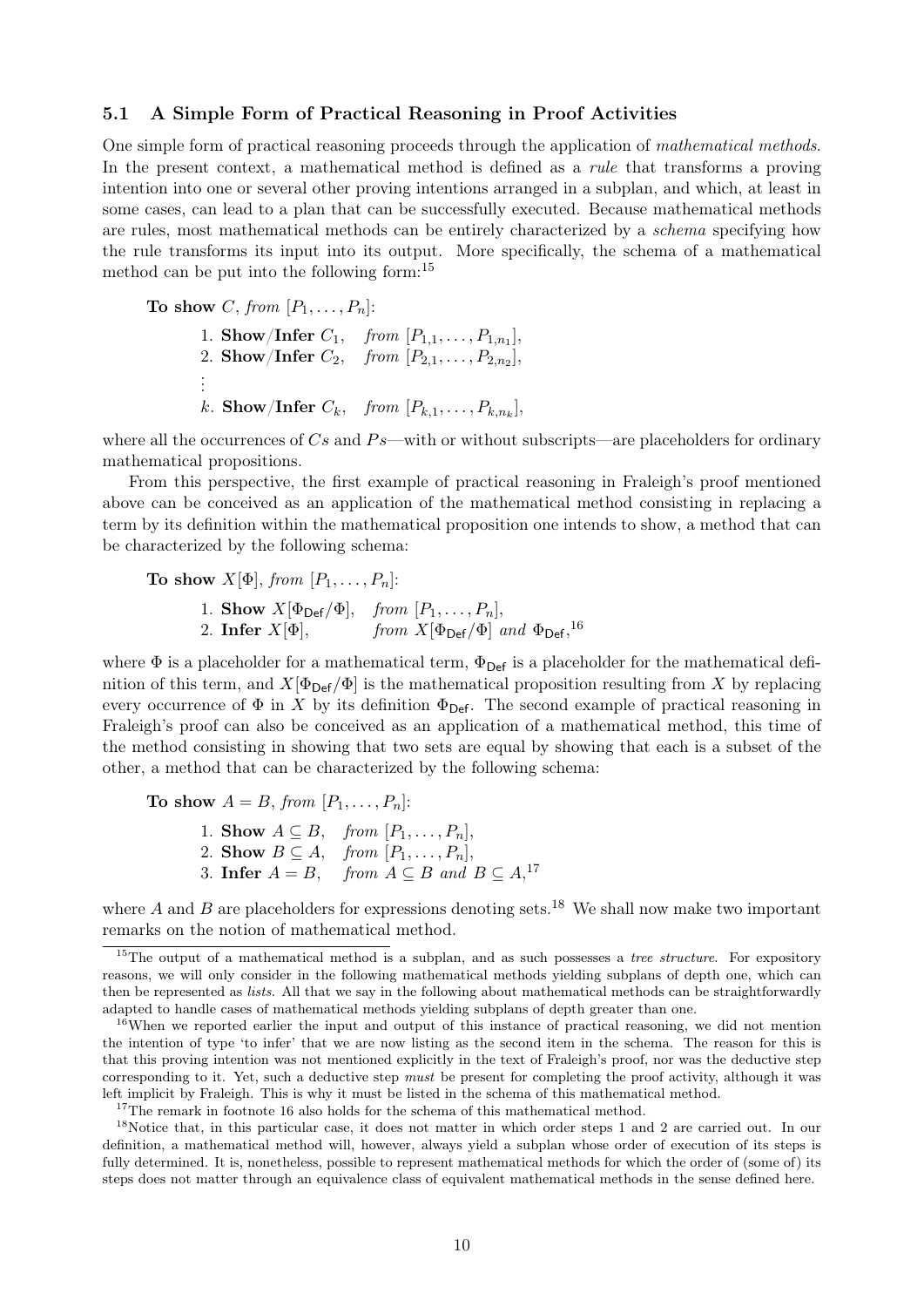First, mathematical methods come at different levels of *generality* in terms of their *range of* application. In this respect, the two examples of mathematical method just discussed can be applied widely to many fields of mathematics. This is most often the case for mathematical methods of a logical or set-theoretical nature. For instance, the following basic mathematical method of conjunction introduction can be applied to any proving intention fitting its input schema:

To show  $X \wedge Y$ , from  $[P_1, \ldots, P_n]$ :

| 1. Show $X$ ,                         | from $[P_1, \ldots, P_n],$ |
|---------------------------------------|----------------------------|
| 2. Show $Y$ ,                         | from $[P_1, \ldots, P_n],$ |
| 3. Infer $X \wedge Y$ , from X and Y, |                            |

where X and Y are placeholders for ordinary mathematical propositions. Other mathematical methods have a much more restricted range of application. To see this, it suffices to consider the well-known method of mathematical induction for natural numbers, which can be formulated as follows:

To show  $\forall n H(n)$ , from  $[P_1, \ldots, P_n]$ :

| 1. Show $H(0)$ ,                                                                | from $[P_1,\ldots,P_n],$                              |
|---------------------------------------------------------------------------------|-------------------------------------------------------|
| 2. Show $\forall p(H(p) \rightarrow H(p+1)), \text{ from } [P_1, \ldots, P_n],$ |                                                       |
| 3. Infer $\forall nH(n)$ ,                                                      | from $H(0)$ and $\forall p(H(p) \rightarrow H(p+1)),$ |

where  $H(\ )$  is a placeholder for an expression taking as argument another expression denoting a concrete or arbitrary natural number. Such a mathematical method can only be applied within the context of number theory. Similarly, the following mathematical method from Fraleigh (2003, p. 132) to show that a map between two groups is an isomorphism<sup>19</sup> can only be applied within the context of group theory:

To show  $\phi: G \to G'$  is an isomorphism, from  $[P_1, \ldots, P_n]$ :

| 1. Show $\phi$ is a homomorphism, <sup>20</sup> | from $[P_1,\ldots,P_n],$                   |
|-------------------------------------------------|--------------------------------------------|
| 2. Show $\text{Ker}(\phi) = \{e\}^{21}$         | from $[P_1, \ldots, P_n],$                 |
| 3. Show $\phi$ maps G onto G',                  | from $[P_1, \ldots, P_n],$                 |
| 4. Infer $\phi: G \to G'$ is an isomorphism,    | from $\phi$ is a homomorphism and          |
|                                                 | $Ker(\phi) = \{e\}$ and $\phi$ maps G onto |
|                                                 | $G'$ and theorem $T^{22}$ and the defini-  |
|                                                 | tion of an isomorphism,                    |
|                                                 |                                            |

where G and G' are both placeholders for the name of a group,  $\phi$  is a placeholder for the name of a map of the first group into the second, and  $e$  is a placeholder for the name of the identity element of the first group. The question of the generality of mathematical method is an important one which has already received some attention in the philosophy of mathematics, most notably from Avigad (2006) and Rav (1999).

Second, mathematical methods can proceed forward, backward, or in a mixed fashion. A mathematical method proceeds forward if all the proving intentions of type 'to show' it yields as output only differ from the proving intention it takes as input with respect to their hypotheses. A mathematical method proceeds backward if all the proving intentions of type 'to show' it yields as output only differ from the proving intention it takes as input with respect to their conclusion. A mathematical method proceeds in a *mixed fashion* if it does not proceed either forward or backward.

<sup>&</sup>lt;sup>19</sup>A map  $\phi$  of a group  $\langle G, \circ \rangle$  into a group  $\langle G', * \rangle$  is an *isomorphism* if  $\phi$  is a one-to-one function mapping G onto G' such that  $\phi(a \circ b) = \phi(a) * \phi(b)$  for all  $a, b \in G$ .

<sup>&</sup>lt;sup>20</sup>A map  $\phi$  of a group  $\langle G, \circ \rangle$  into a group  $\langle G', * \rangle$  is a homomorphism if  $\phi(a \circ b) = \phi(a) * \phi(b)$  for all  $a, b \in G$ .

<sup>&</sup>lt;sup>21</sup>When a map  $\phi$  of a group  $\langle G, \circ \rangle$  into a group  $\langle G', * \rangle$  is a homomorphism, the kernel of  $\phi$  is defined by Ker $(\phi)$  ${x \in G \mid \phi(x) = e'}$  where e' is the identity element of  $\langle G', * \rangle$ .

<sup>&</sup>lt;sup>22</sup>Theorem T states that a homomorphism  $\phi$  of a group  $\langle G, \circ \rangle$  into a group  $\langle G', * \rangle$  is a *one-to-one* map if and only if  $Ker(\phi) = \{e\}$ . Theorem T is called corollary 13.18 in Fraleigh (2003, p. 131).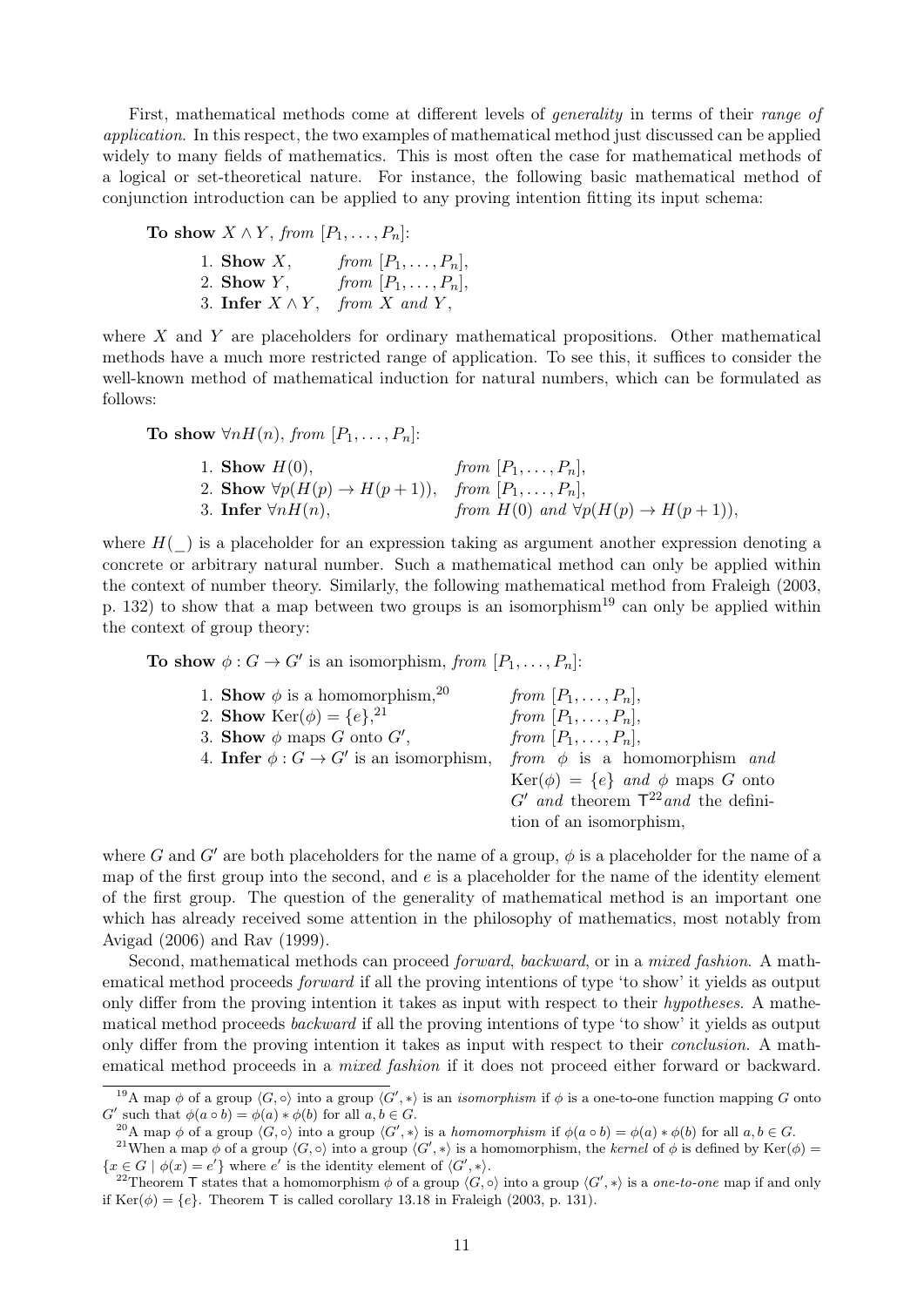The basic idea behind this terminology, which is common in interactive and automated theorem proving, is the following: a mathematical method proceeds forward when it makes a forward step toward the conclusion one intends to show by extending the current set of hypotheses; a mathematical method proceeds backward when it makes a backward step from the conclusion one intends to show by transforming it into something that would hopefully be simpler to show. All the examples of mathematical methods that we have seen so far happen to proceed backward, but this is not always the case. Consider for instance the stage in Fraleigh's proof that the agent finds herself at right after processing the phrase "Let  $x \in \bar{a}$ " in the third paragraph of the proof. At this stage, the proving intention that is considered as input into further practical reasoning is the following:

$$
S \neq \emptyset, \sim \text{ is an eq. rel. on } S, a \in S, a \in \bar{b}, x \in \bar{a} \implies x \in \bar{b}.
$$

Although the output of the practical reasoning is not written explicitly in the text of Fraleigh's proof, we can see from the way the proof proceeds that the output is given by the following subplan:

\n- 1. **Infer** 
$$
x \sim a
$$
, from  $x \in \bar{a}$  and  $\bar{a} = \{x \in S \mid s \sim a\}$ ,
\n- 2. **Show**  $x \in \bar{b}$ , from  $[S \neq \emptyset, \sim \text{ is an eq. rel. on } S, a \in S, a \in \bar{b}, x \in \bar{a}, x \sim a]$ .
\n

The execution of this subplan leads the agent to first carry out the deductive inference with conclusion " $x \sim a$ " and premisses " $x \in \bar{a}$ " and " $\bar{a} = \{x \in S \mid s \sim a\}$ ", and then to consider the subsequent proving intention. This instance of practical reasoning can be conceived as an application of the mathematical method sometimes known as the 'principle of abstraction', a method that can be characterized by the following schema:

To show C, from 
$$
[P_1, \ldots, P_n, x \in A]
$$
: \n1. **Infer**  $Q(x)$ , from  $x \in A$  and  $A = \{x \mid Q(x)\}$ , \n2. **Show** C, from  $[P_1, \ldots, P_n, x \in A, Q(x)]$ .

Many other mathematical methods proceed forward. One of the most illustrative examples is the mathematical method that consists in transforming one of the hypotheses by replacing one of the terms occurring in it by its definition, a method that can be characterized by the following schema:

**To show** 
$$
C
$$
, from  $[P_1, \ldots, P_n]$ :  
\n1. **Infer**  $P_i[\Phi_{\text{Def}}/\Phi]$ , from  $P_i[\Phi]$  and  $\Phi_{\text{Def}}$ ,  
\n2. **Show**  $C$ , from  $[P_1, \ldots, P_n, P_i[\Phi_{\text{Def}}/\Phi]]$ ,

where  $\Phi$  is a placeholder for a mathematical term,  $\Phi_{\text{Def}}$  is a placeholder for the mathematical definition of this term, and  $P_i[\Phi_{\text{Def}}/\Phi]$  is the mathematical proposition resulting from  $P_i$  by replacing every occurrence of  $\Phi$  in X by its definition  $\Phi_{\text{Def}}$ . Finally, all the mathematical methods that correspond to a (forward) logical rule of inference proceed forward, as for instance the mathematical method corresponding to an application of modus ponens:

To show 
$$
C
$$
, from  $[P_1, \ldots, P_n, X, X \rightarrow Y]$ :

\n1. Infer  $Y$ , from  $X$  and  $X \rightarrow Y$ ,

\n2. Show  $C$ , from  $[P_1, \ldots, P_n, X, X \rightarrow Y, Y]$ .

It is interesting to notice that, in Fraleigh's proof, the mathematical methods involved sometimes proceed forward and sometimes backward. This is extremely common, and most ordinary mathematical proofs indeed involve a mixture of mathematical methods proceeding forward, backward, and in a mixed fashion.<sup>23</sup>

It is often the case that several different mathematical methods can be applied to the same

<sup>&</sup>lt;sup>23</sup>We did not provide a specific example of a a mathematical method proceeding in a mixed fashion. One can easily build such an example by simply considering the mathematical method resulting from the combination of two mathematical methods proceeding respectively forward and backward.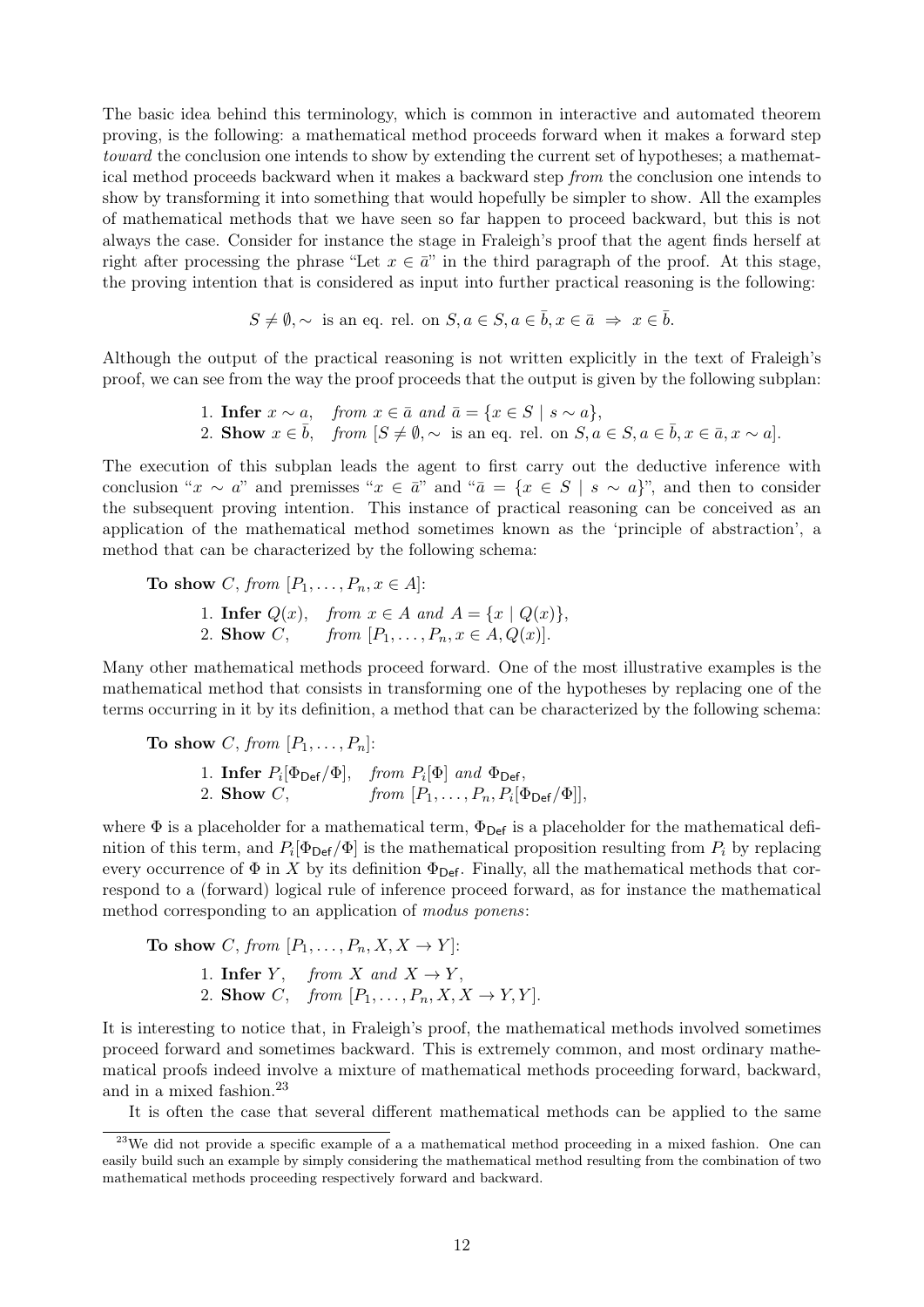proving intention.<sup>24</sup> In these situations, before a proving intention can be transformed into further proving intentions by the application of a mathematical method, it must be decided which mathematical method is to be applied to it. To account for this, we introduce a dedicated epistemic capacity that we refer to as the resolution expertise, and that we define as follows: the resolution expertise is a process that takes as input a proving intention in the agent's plan and yields as output the mathematical method in the agent's toolbox that the agent judges to have the best chance of success at fulfilling the proving intention taken as input. The agent's  $to \infty$  is here defined as the collection of all the mathematical methods that the agent knows.

Two important remarks are in order with respect to the notion of resolution expertise. First, it is important to notice that the resolution expertise does not have to consider all the possible mathematical methods in the agent's toolbox while deciding which method to apply to a given proving intention: (i) it is, of course, not necessary to consider the mathematical methods for which the considered proving intention is not an instance of their input schema, and (ii) it is not necessary to consider the mathematical methods for which the agent knows that they cannot successfully lead to a fulfilling of the considered proving intention. Second, we will not attempt in this work to explain how the resolution expertise proceeds, i.e., by which mechanisms an agent can decide which mathematical method has the better chances of successfully fulfilling a given proving intention in the context of a proof activity. This is a highly complicated matter which touches directly on the issue of problem-solving and proof discovery in mathematics.<sup>25</sup>

To sum up, one simple form of practical reasoning consists in applying a mathematical method to a given proving intention. In case several mathematical methods in the agent's toolbox can be applied to the same proving intention, the agent needs to choose which method to apply, a decision which requires a dedicated epistemic capacity that we have called the resolution expertise. This form of practical reasoning is widely used in practice and is to be found in the plan of almost any mathematical proof.

#### 5.2 A More Sophisticated Form of Practical Reasoning in Proof Activities

The simple form of practical reasoning just discussed is often qualified as 'routine' in mathematical practice. But many cases of practical reasoning do not proceed this way, and will often turn out to be much more involved. To illustrate this, we will now present a more sophisticated instance of practical reasoning that comes from an example previously discussed by Pólya (1949) and which concerns a mathematical proof of Carleman's inequality.

Carleman's inequality and its proof are given below as they appear in Pólya (1949, pp. 684-685):

**Theorem.** If the terms of the sequence  $a_1, a_2, a_3, \cdots$  are nonnegative real numbers, not all equal to 0, then

$$
\sum_{n=1}^{\infty} (a_1 a_2 a_3 \cdots a_n)^{1/n} < e \sum_{n=1}^{\infty} a_n.
$$

*Proof.* Define the numbers  $c_1, c_2, c_3, \cdots$  by

$$
c_1c_2c_3\cdots c_n = (n+1)^n
$$

<sup>&</sup>lt;sup>24</sup>For instance, faced with a proving intention whose conclusion is a universal proposition of the form  $\forall nP(n)$ , an agent can transform it using the method of mathematical induction we have already seen, but can also transform it into two proving intentions using various forms of case splitting—e.g., the intention to establish it for the even numbers on the one hand, and for the odd numbers on the other.

 $^{25}$ In the development of their prover, Ganesalingam and Gowers (2017) have been led to implement mechanisms that do exactly what the resolution expertise is supposed to achieve. In particular, Ganesalingam and Gowers (2017) have faced the very same issue of deciding which tactic to apply to a given goal, when multiple tactics are available. Their solution is discussed in the section 5.10 of their paper. From our perspective, any account of how to choose which tactic or method to apply to a given goal or proving intention which purports to be faithful to how ordinary mathematical agents proceed—which is the case for the one proposed by Ganesalingam and Gowers (2017)—would constitute a potential candidate for specifying further the notion of resolution expertise.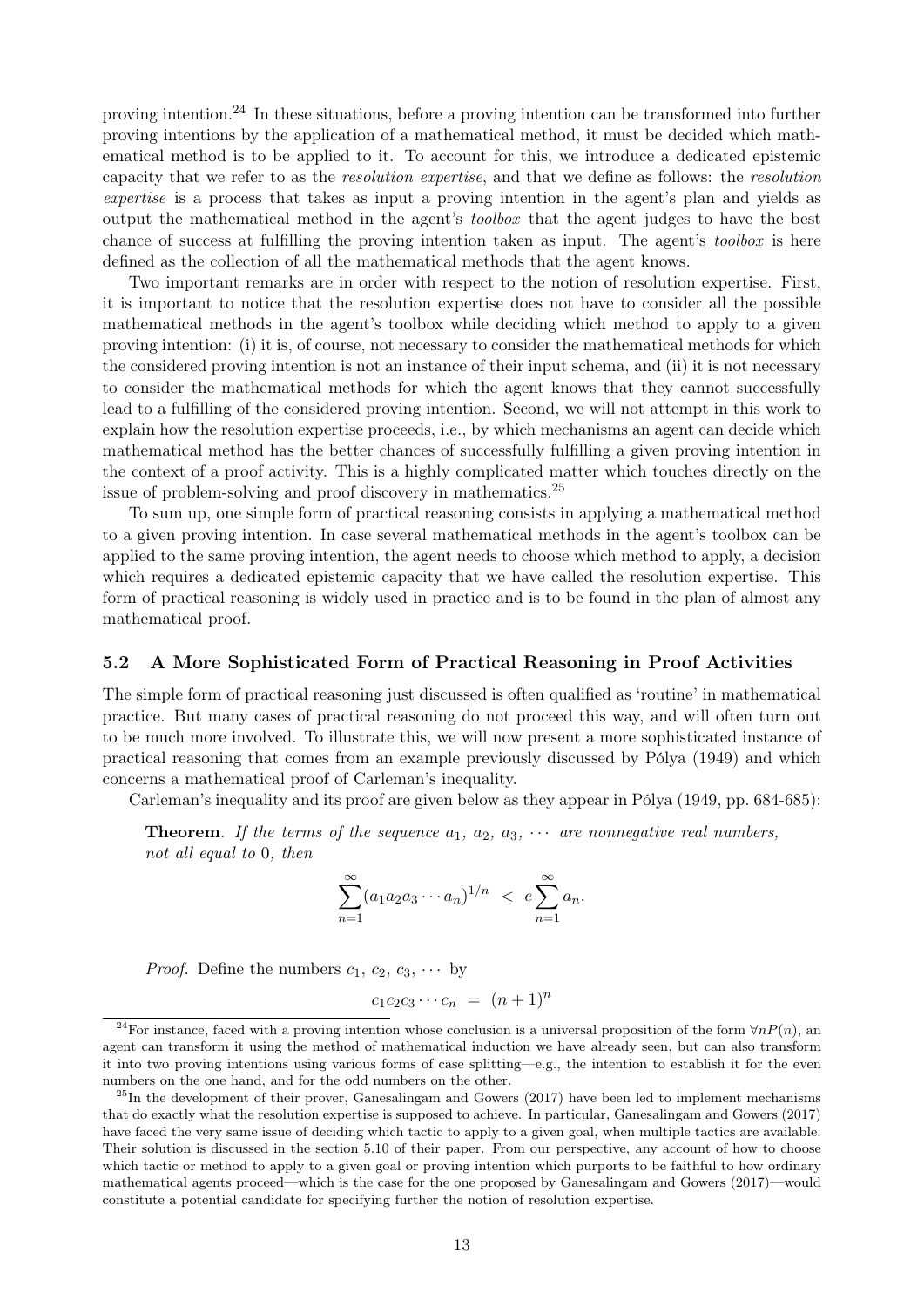for  $n = 1, 2, 3, \cdots$ . We use this definition, then the inequality between the arithmetic and the geometric means, and finally the fact that the sequence defining e, the general term of which is  $[(k+1)/k]^k$ , is increasing. We obtain

$$
\sum_{n=1}^{\infty} (a_1 a_2 \cdots a_n)^{1/n} = \sum_{n=1}^{\infty} \frac{(a_1 c_1 a_2 c_2 \cdots a_n c_n)^{1/n}}{n+1}
$$
  
\n
$$
\leq \sum_{n=1}^{\infty} \frac{a_1 c_1 + a_2 c_2 + \cdots + a_n c_n}{n(n+1)}
$$
  
\n
$$
= \sum_{k=1}^{\infty} a_k c_k \sum_{n \geq k} \frac{1}{n(n+1)}
$$
  
\n
$$
= \sum_{k=1}^{\infty} a_k c_k \sum_{n=k}^{\infty} \left(\frac{1}{n} - \frac{1}{n+1}\right)
$$
  
\n
$$
= \sum_{k=1}^{\infty} a_k \frac{(k+1)^k}{k^{k-1}} \frac{1}{k}
$$
  
\n
$$
< e \sum_{k=1}^{\infty} a_k.
$$

We will focus here on the initial stages of planning that underlie the proof activity associated with this proof, a graphical representation of which is provided in figure 2.

As usual, the agent's plan at the beginning of the proof activity is composed of a single proving intention, which is the intention to show the theorem at hand:

$$
S_0 : a_1, a_2, a_3, \cdots \text{ are nonnegative real numbers, } \Rightarrow \sum_{n=1}^{\infty} (a_1 a_2 a_3 \cdots a_n)^{1/n} < e \sum_{n=1}^{\infty} a_n.
$$

This intention of type 'to show' is then transformed into a further intention by including an additional hypothesis—the definition of the  $c_i$  sequence—thus leading to the following subplan:

1. (S<sub>1</sub>) Show 
$$
\sum_{n=1}^{\infty} (a_1 a_2 a_3 \cdots a_n)^{1/n} < e \sum_{n=1}^{\infty} a_n, \text{ from}
$$

- $a_1, a_2, a_3, \cdots$  are nonnegative real numbers,
- $a_1, a_2, a_3, \cdots$  are not all equal to 0,
- $c_1c_2c_3\cdots c_n = (n+1)^n$  for  $n = 1, 2, 3, \cdots$ .

This proving intention  $S_1$  is itself transformed into further intentions through the generation of the following subplan:

1. (I<sub>1</sub>) **Infer** 
$$
\sum_{n=1}^{\infty} (a_1 a_2 \cdots a_n)^{1/n} = \sum_{n=1}^{\infty} \frac{(a_1 c_1 a_2 c_2 \cdots a_n c_n)^{1/n}}{n+1}, \text{ from}
$$
  
\n•  $c_1 c_2 c_3 \cdots c_n = (n+1)^n \text{ for } n = 1, 2, 3, \cdots$ .  
\n2. (S<sub>2</sub>) **Show** 
$$
\sum_{n=1}^{\infty} (a_1 a_2 a_3 \cdots a_n)^{1/n} < e \sum_{n=1}^{\infty} a_n, \text{ from}
$$
  
\n•  $a_1, a_2, a_3, \cdots \text{ are nonnegative real numbers},$ 

- $a_1, a_2, a_3, \cdots$  are not all equal to 0,
- $c_1c_2c_3\cdots c_n = (n+1)^n$  for  $n = 1, 2, 3, \cdots$ ,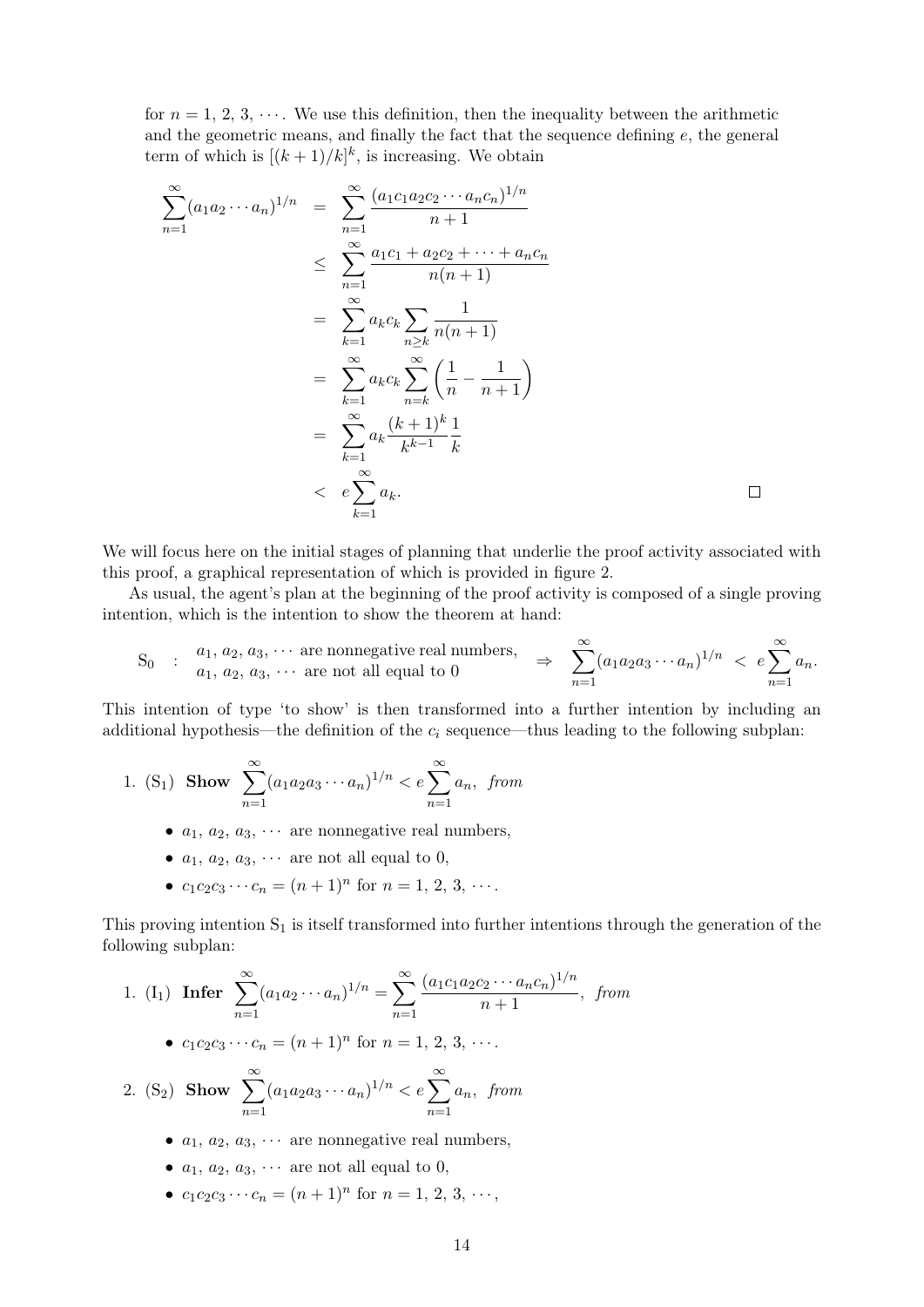• 
$$
\sum_{n=1}^{\infty} (a_1 a_2 \cdots a_n)^{1/n} = \sum_{n=1}^{\infty} \frac{(a_1 c_1 a_2 c_2 \cdots a_n c_n)^{1/n}}{n+1}.
$$

The two transformations just described correspond to the two instances of practical reasoning underlying the moves from stage 0 to stage 1 and from stage 1 to stage 2 as represented in figure 2. These are the two initial construction steps of the plan underlying Pólya's proof.



Figure 2: Stage by stage progression for the initial stages of planning underlying Pólya's proof

The interesting instance of practical reasoning here is the one behind the transition from stage 0 to stage 1 in figure 2, that is the one with input  $S_0$  and with output  $S_1$ . A distinctive aspect of this transformation is the introduction of the  $c_i$  sequence, which does not appear to be a 'routine' step. Indeed, one might really wonder in this case where this  $c_i$  sequence comes from, that is, how the author of the proof came up with this transformation of his initial proving intention. Pólya (1949) points out that this step is very likely to appear to the reader as a 'deus ex machina'. He then provides a detailed reconstruction of the thinking process that led to the introduction of the  $c_i$  sequence. From our perspective, Pólya is explaining the instance of practical reasoning which consists in transforming  $S_0$  into  $S_1$ , and which is the very first step in the construction of the plan underlying his proof. We will now summarize this instance of practical reasoning, drawing on Hardy et al. (1934), Pólya (1949) and Steele (2004, pp. 27–30).

Pólya begins with the proving intention  $S_0$ . To make progress, he considers what he knows that could be helpful. One theorem he knows is the Arithmetic-Geometric Mean Inequality, which states that for every sequence of non-negative real numbers  $b_1, b_2, \ldots, b_n, (b_1b_2 \ldots b_n)^{1/n} \leq$  $(b_1 + b_2 + \ldots + b_n)/n$ , with equality if and only if  $b_1 = b_2 = \ldots = b_n$ . As one of the hypotheses in S<sub>0</sub> is that  $a_1, a_2, \ldots, a_n$  is a sequence of non-negative reals, the Arithmetic-Geometric Mean Inequality can be applied to the  $a_i$  sequence. Moreover, the summand in the expression  $\sum_{n=1}^{\infty} (a_1 a_2 \ldots a_n)^{1/n}$ has the same form as the expression on the left hand side of the Arithmetic-Geometric Mean Inequality. So applying it seems to be a good idea, and when he does so, he obtains the following:

$$
\sum_{n=1}^{\infty} (a_1 \dots a_n)^{1/n} \leq \sum_{n=1}^{\infty} \frac{a_1 + \dots + a_n}{n} = \sum_{k=1}^{\infty} a_k \sum_{n=k}^{\infty} \frac{1}{n}.
$$

As  $\sum \frac{1}{n}$  diverges, however, this is a dead-end. Nevertheless, he can make further progress by analyzing why the proof attempt failed. There is an important heuristic to follow when attempting to prove one inequality by applying another: try applying the inequality when it is (nearly) sharp (Steele, 2004, p. 26). In Pólya's aborted proof attempt, however, the Arithmetic-Geometric Mean Inequality is not applied where it is (nearly) sharp. This is because the inequality is sharp when and only when the terms it is applied to are equal, yet the terms of the  $a_i$  sequence can be "very unequal" (Pólya, 1949, p. 687). This is what caused the proof attempt to fail.

To try to fix the failed proof attempt, Pólya thus needs to make the terms of the sequence he applies the Arithmetic-Geometric Mean Inequality to more equal. One way he can do this is by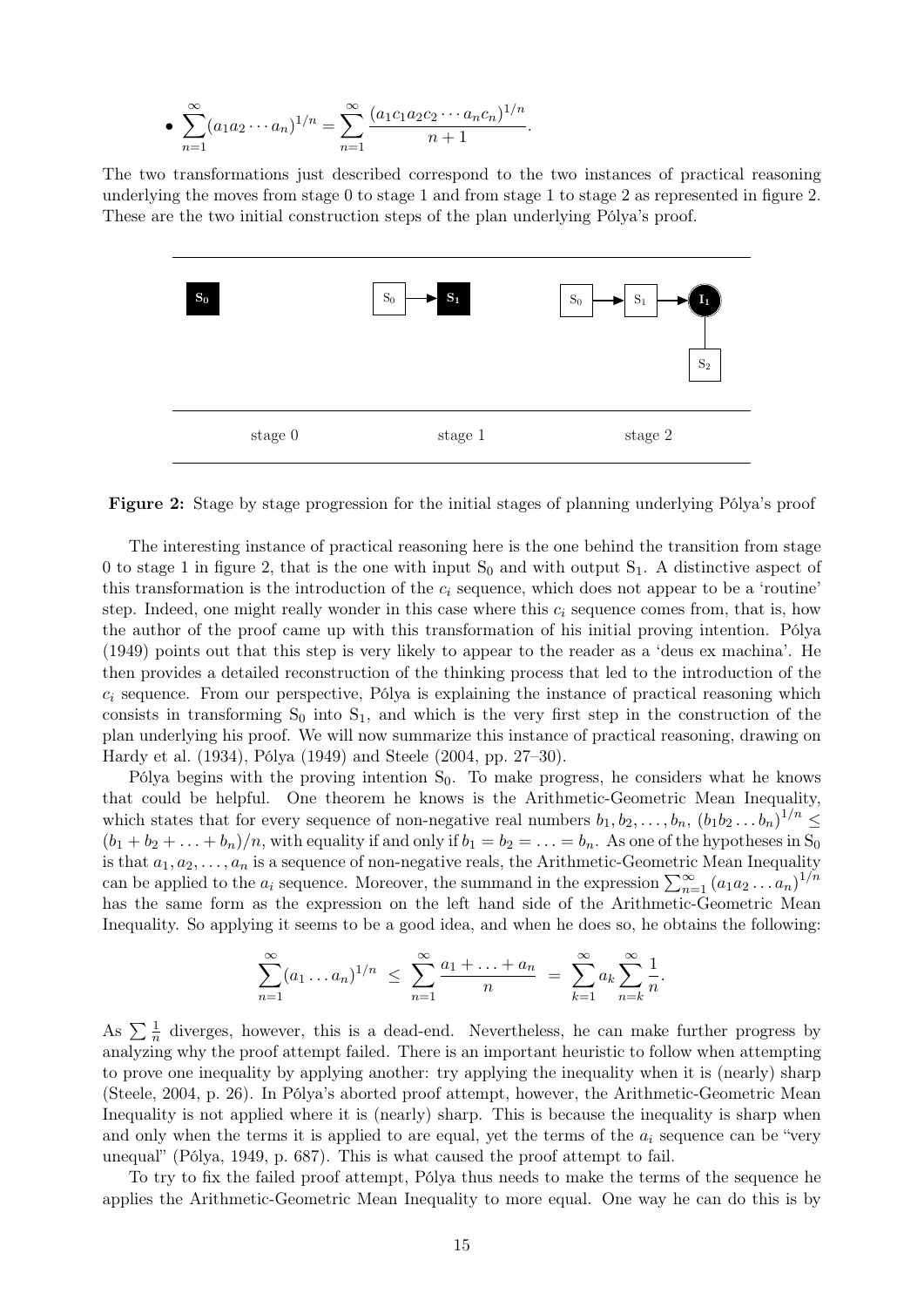introducing an auxiliary  $c_i$  sequence to multiply the  $a_i$  sequence by. For this to work,  $c_n$  should be asymptotically proportional to n when  $\sum_{n=1}^{\infty} a_n$  is near the boundary of convergence (Hardy et al., 1934, p. 249).

To see what other constraints there may be on the choice of the auxiliary sequence and to obtain a more precise definition of it, Pólya starts a new proof attempt involving an indeterminate  $c_i$  sequence. First, he rewrites  $\sum_{n=1}^{\infty} (a_1 a_2 \ldots a_n)^{1/n}$  so that it involves the  $c_i a_i$  sequence rather than just the  $a_i$  sequence. In particular, he obtains:

$$
\sum_{n=1}^{\infty} (a_1 a_2 \dots a_n)^{1/n} = \sum_{n=1}^{\infty} \left( \frac{c_1 a_1 c_2 a_2 \dots c_n a_n}{c_1 c_2 \dots c_n} \right)^{1/n}.
$$

Next he tries applying the Arithmetic-Geometric Mean Inequality again and finds (Hardy et al., 1934, p. 249):

$$
\sum_{n=1}^{\infty} \left( \frac{c_1 a_1 c_2 a_2 \dots c_n a_n}{c_1 c_2 \dots c_n} \right)^{1/n} \leq \sum_{n=1}^{\infty} (c_1 c_2 \dots c_n)^{-1/n} \frac{1}{n} \sum_{k \leq n} c_k a_k
$$

$$
= \sum_{k=1}^{\infty} a_k c_k \sum_{n \geq k} \frac{1}{n} (c_1 c_2 \dots c_n)^{-1/n}.
$$

To make further progress, he must find a way to evaluate the expression  $c_k \sum_{n \geq k} \frac{1}{n}$  $\frac{1}{n}(c_1c_2...c_n)^{-1/n}.$ Again he considers what he knows that might be helpful. He recalls that the sum of a telescoping series can be evaluated, in particular  $\sum_{i=k}^{\infty} \left( \frac{1}{b_i} \right)$  $\frac{1}{b_i}-\frac{1}{b_{i+1}}\Big)=\frac{1}{b_h}$  $\frac{1}{b_k}$ . So if he sets  $c_1c_2c_3\cdots c_n = (n+1)^n$ for  $n = 1, 2, \ldots, n$ , he can evaluate  $c_k \sum_{n \geq k} \frac{1}{n}$  $\frac{1}{n}(c_1c_2\ldots c_n)^{-1/n}$  and find it to be equal to  $\frac{c_k}{k}$ . Pólya has thus found a way of defining the  $c_i$  sequence that helps him make further progress with the proof attempt. So he now adds this definition of the  $c_i$  sequence as a new hypothesis. This is how the initial proving intention  $S_0$  is turned into the proving intention  $S_1$ .

This example illustrates that practical reasoning in the context of proof activities can be highly sophisticated, involving trial and error, backtracking, changes of strategies, etc. Providing a detailed account of such higher forms of practical reasoning in proof activities goes far beyond the scope of this paper. The main message we want to convey here is this: however complex this process of practical reasoning might be, the plan of a proof activity is always going to be the result of a step by step construction where each step consists in an instance of practical reasoning, that is, in the transformation of a given proving intention in the agent's plan into one or several more specific intentions arranged in a subplan.

### 6 Plans in Proof Activities

We now have all the elements to define the notion of plan for proof activities: an agent's plan for a proof activity is an *ordered tree*<sup>26</sup> such that (1) each *node* is a proving intention, (2) the *root* is the proving intention corresponding to the theorem at hand, and (3) each set of ordered children of a given parent node is a subplan that has been obtained from the parent node through an instance of practical reasoning. The *execution* of a plan for a proof activity by a given agent leads to the actual realization of the proof activity, that is, to the actual carrying out of the sequence of deductive inferences—the actions—constituting the proof activity. As we mentioned earlier, the written mathematical proof constitutes then a *report* of the corresponding proof activity, where the order of the deductive steps as they figure in the mathematical proof corresponds exactly to the order in which the deductive inferences are carried out in the corresponding proof activity.

The notion of plan for proof activities is best illustrated with an example. The most convenient way to describe the plan of a proof activity is through its *dynamics*, by presenting step by step the

 $^{26}$ In the mathematical sense of the term: an *ordered tree* is a rooted tree where each node comes equipped with an ordering of its children.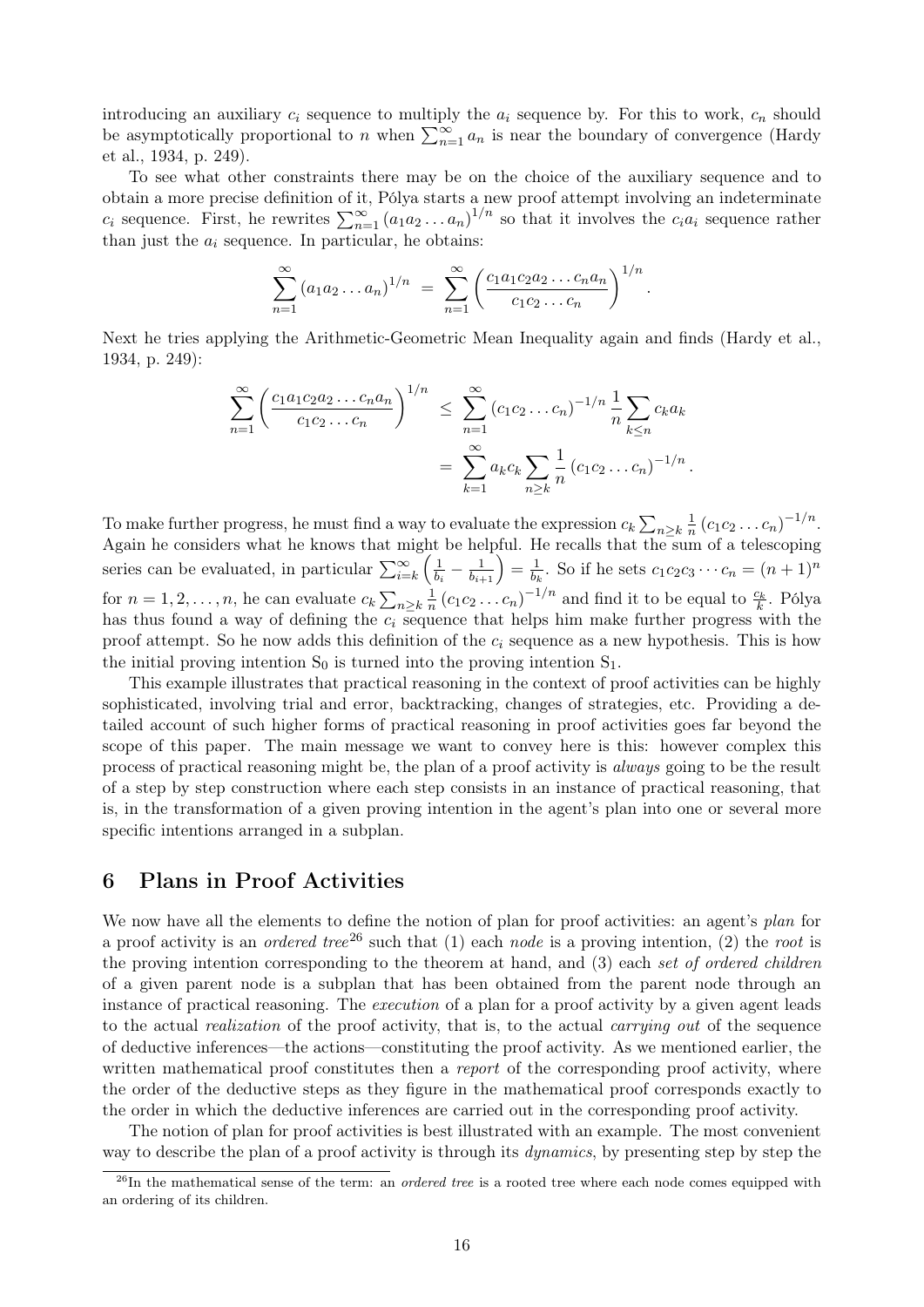intertwined process of its construction and execution. We will now do so in some detail for the first steps of this process in the case of the proof activity corresponding to Fraleigh's proof—figure 3 will accompany our description with a graphical representation of this step by step progression.

As we already saw, any proof activity begins with the intention to show the theorem at hand. At the initial stage of the proof activity corresponding to Fraleigh's proof, the agent's plan is thus constituted by the following single proving intention:

$$
S_0: S \neq \emptyset
$$
, ~ is an eq. rel. on  $S \Rightarrow \sim$  yields a partition of S where  $\bar{a} = \{x \in S \mid s \sim a\}.$ 

This proving intention of type 'to show' is then transformed into further proving intentions through an application of the mathematical method consisting in replacing a term by its definition within the mathematical proposition one intends to show. This yields the following subplan:

| 1. $(S_1)$    |                                               | <b>Show</b> for all $a \in S$ , a is in some from $S \neq \emptyset$ , $\sim$ is an eq. rel. on S, |
|---------------|-----------------------------------------------|----------------------------------------------------------------------------------------------------|
|               | cell and if $a \in b$ , then $\bar{a} = b$ ,  |                                                                                                    |
| 2. $(I_{17})$ |                                               | <b>Infer</b> $\sim$ yields a partition of S from for all $a \in S$ , a is in some cell and if      |
|               | where $\bar{a} = \{x \in S \mid s \sim a\},\$ | $a \in b$ , then $\bar{a} = b$ and the definition of a                                             |
|               |                                               | partition of a set.                                                                                |

The execution of the plan now leads the agent to address the proving intention  $S_1$ , which corresponds to stage 1 in figure 3. The proving intention  $S_1$  is, in turn, transformed into further intentions through a combination of the mathematical methods of conjunction introduction and universal quantifier introduction, yielding the following subplan:

|               | 1. $(S_2)$ Show a is in some cell,                                         | from $[S \neq \emptyset, \sim \text{is an eq. rel. on } S, a \in S],$                     |
|---------------|----------------------------------------------------------------------------|-------------------------------------------------------------------------------------------|
| 2. $(S_3)$    | <b>Show</b> if $a \in \overline{b}$ , then $\overline{a} = \overline{b}$ , | from $[S \neq \emptyset, \sim \text{is an eq. rel. on } S, a \in S],$                     |
| 3. $(I_{16})$ |                                                                            | <b>Infer</b> for all $a \in S$ , a is in some from $a \in S$ and a is in some cell and if |
|               | cell and if $a \in b$ , then $\bar{a} = b$ ,                               | $a \in b$ , then $\bar{a} = b$ .                                                          |

The execution of the plan now leads the agent to address the proving intention  $S_2$ , which corresponds to stage 2 in figure 3. This time, a forward mathematical method is applied. Its first step is a proving intention 'to infer' corresponding to the chaining of first deducing the mathematical proposition "a ∼ a" from the reflexive condition in the definition of  $\sim$ , and then deducing the mathematical proposition " $a \in \bar{a}$ " from the definition of  $\bar{a}$ . Its second step is a proving intention 'to show' which is obtained from S<sub>2</sub> by adding the deduced mathematical proposition " $a \in \bar{a}$ " to the set of hypotheses of  $S_2$ :

| 1. $(I_1)$ | Infer $a \in \bar{a}$ ,                | from the reflexive condition in the definition                       |  |
|------------|----------------------------------------|----------------------------------------------------------------------|--|
|            |                                        | of $\sim$ and the definition of $\bar{a}$ ,                          |  |
|            | 2. $(S_{2,1})$ Show a is in some cell, | from $[S \neq \emptyset, \sim \text{is an eq. rel. on } S, a \in S,$ |  |
|            |                                        | $a \in \overline{a}$ .                                               |  |

The execution of the plan leads the agent to address the proving intention  $I_1$ —we are now in stage 3 in figure 3—which is fulfilled by carrying out the corresponding deductive inference. This brings the agent to stage 4, where she is led to address the proving intention  $S_{2,1}$ . This proving intention 'to show' is then transformed into the following subplan constituted of a single proving intention 'to infer', which corresponds to the application of a forward mathematical method which consists in chaining an exploitation of the definition of a cell, a conjunction introduction, and an existential introduction:

1. (I<sub>2</sub>) Infer a is in at least one cell, from  $a \in \bar{a}$  and the definition of a cell.

The execution of the updated plan leads the agent to address the proving intention  $I_2$ —we are here in stage 5 in figure 3—which is fulfilled by carrying out the corresponding deductive inference. The agent is then brought to stage 6 in which she is led to address the proving intention  $S_3$ . This is a complete description of the first seven stages of planning underlying the proof activity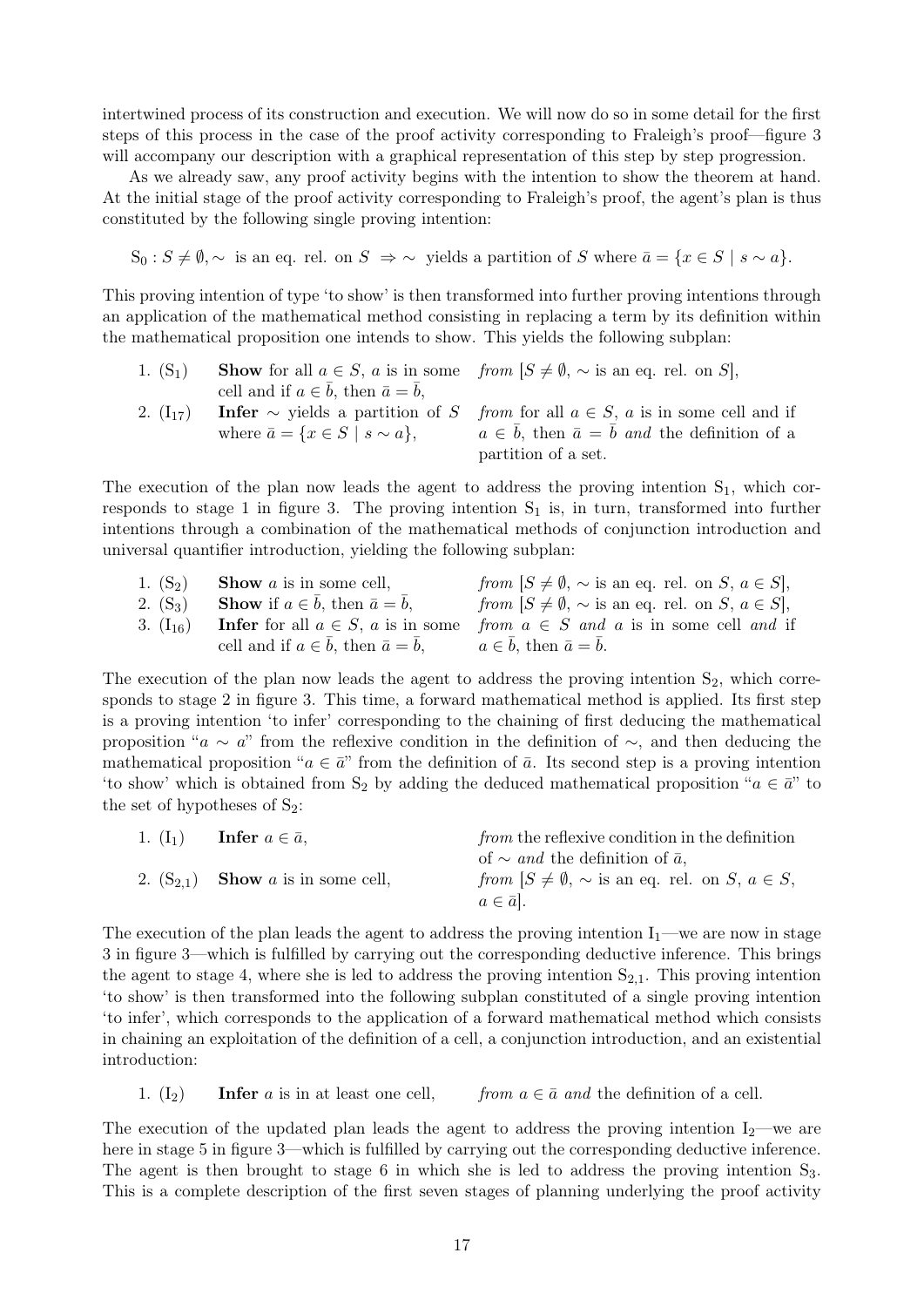

Figure 3: Step by step progression for the first seven stages of planning underlying the proof activity corresponding to Fraleigh's proof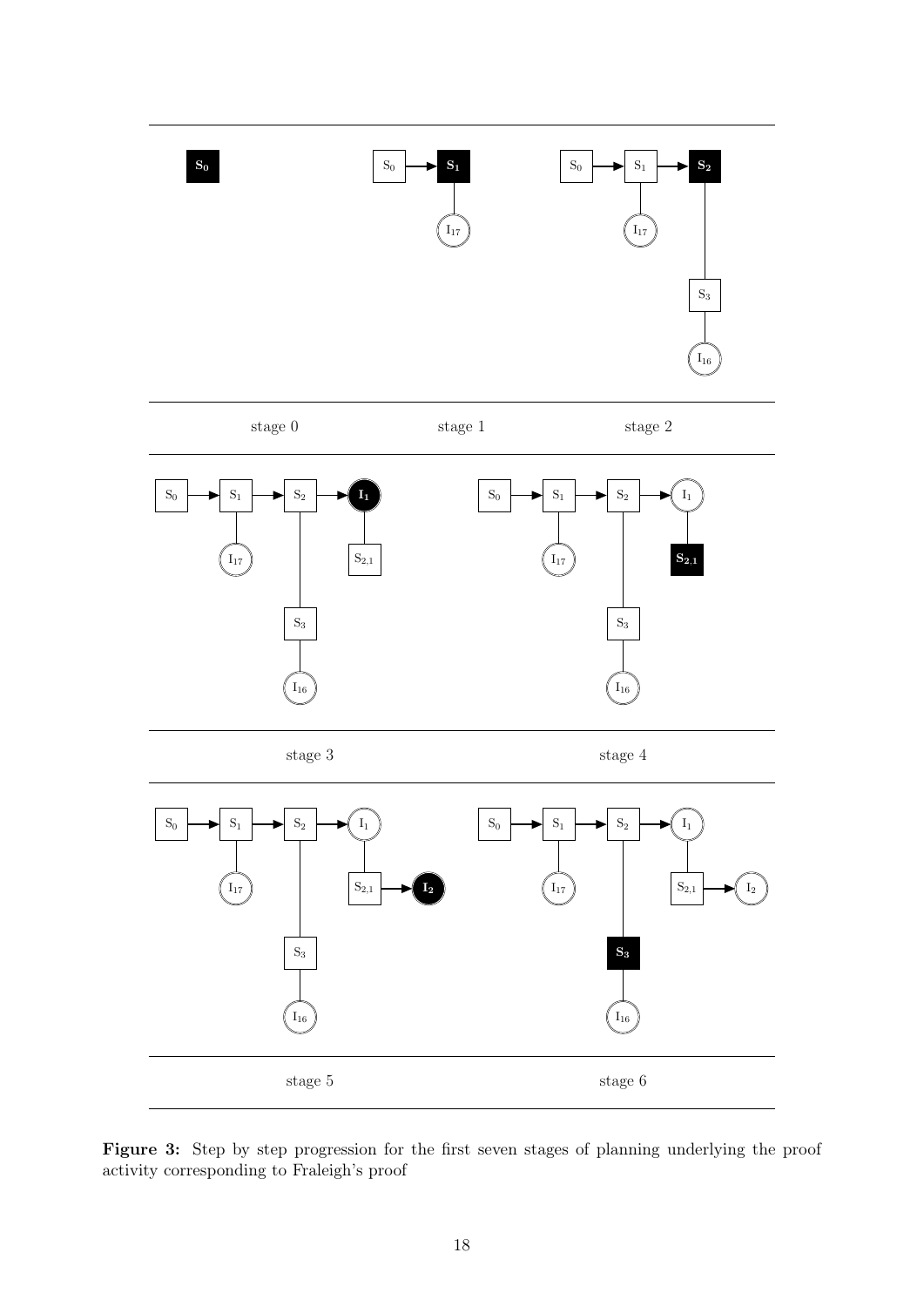corresponding to Fraleigh's proof. In the appendix, we provide a full analysis of this example, with a list of the deductive steps constituting Fraleigh's proof, a list of all the proving intentions of type 'to show' involved in this example, and a graphical representation of all the stages involved in the planning underlying the corresponding proof activity. The complete execution of this plan leads then to the realization of the entire proof activity corresponding to Fraleigh's proof.<sup>27</sup>

This completes our account of plans and planning in the context of proof activities. Insofar as we conceived of the plan of a mathematical proof as the plan of the agent who carried out the corresponding proof activity, this yields our desired account of plans and planning in the context of mathematical proofs. In the next two sections, we will see how our notion of plan is connected to the theme of modularity put forward by Avigad (2018), and we will then compare our account to the framework of proof planning developed by Alan Bundy and colleagues (Bundy, 1988; Bundy et al., 2005) in the field of automated theorem proving.

## 7 Plans and Modularity in the Presentation of Mathematical Proofs

Our notion of plan is intimately connected to the modularity of mathematical proofs in the sense of Avigad (2018), i.e., the idea that mathematical proofs can be seen as being "divided into components, or modules, with dependencies between them" (Avigad, 2018, p. 5).<sup>28</sup> In this section, we will see that combining the notions of plan and modularity opens the way to what we will call modular presentations of mathematical proofs, that is, presentations where parts of the proof are encapsulated into modules. Furthermore, we will see that the possibility of modular presentations of mathematical proofs is precisely what Leron (1983) and Lamport (1995, 2012) have exploited in their respective alternative proposals on how to write and present mathematical proofs, and that the benefits of such alternative forms of proof presentation—an increase in comprehensibility and communicability for Leron, and an increase in rigor, readability, and understandability for Lamport—can be traced back to benefits associated to modularity.

The connection between plans and modularity is to be found in the *hierarchical structure* of plans. According to Bratman, plans are hierarchical in the following sense:

[O]ur plans typically have a hierarchical structure. Plans concerning ends embed plans concerning means and preliminary steps; and more general intentions (for example, my intention to go to a concert tonight) embed more specific ones (for example, my intention to hear the Alma Trio). As a result, I may deliberate about parts of my plan while holding other parts fixed. (Bratman, 1987, p. 29)

This hierarchical structure is manifest in our definition of plans for proof activities, since the agent's plan always has an ordered tree structure. Avigad (2018) has pointed out the following connection between hierarchical structure and modularity:

Modularity is often associated with an additional property:

• Organization into modules can be hierarchical: within a module, components can be divided into smaller submodules, and so on.

This is not a necessary feature of a modular system, in that one can have modular designs that are essentially flat. But a hierarchical design only makes sense in terms of a modular presentation, and, conversely, the most modular description of a system is often obtained via a hierarchical conception of its components. As mathematical

 $27$ We chose here Fraleigh's proof as a simple example to illustrate the functioning of our framework. But the more complex a proof is, the more interesting the plan becomes. We invite the reader who wants to get a sense of what plans for mathematical proofs are to work out for him or herself the first stages of planning of one of his or her favorite proofs, and to thereby reconstruct at least part of the plan underlying it.

<sup>&</sup>lt;sup>28</sup>Avigad does not restrict his attention to the modularity of mathematical proofs, but addresses more generally the modularity of various 'pieces of mathematics' (Avigad's terms), such as theories, definitions, and methods.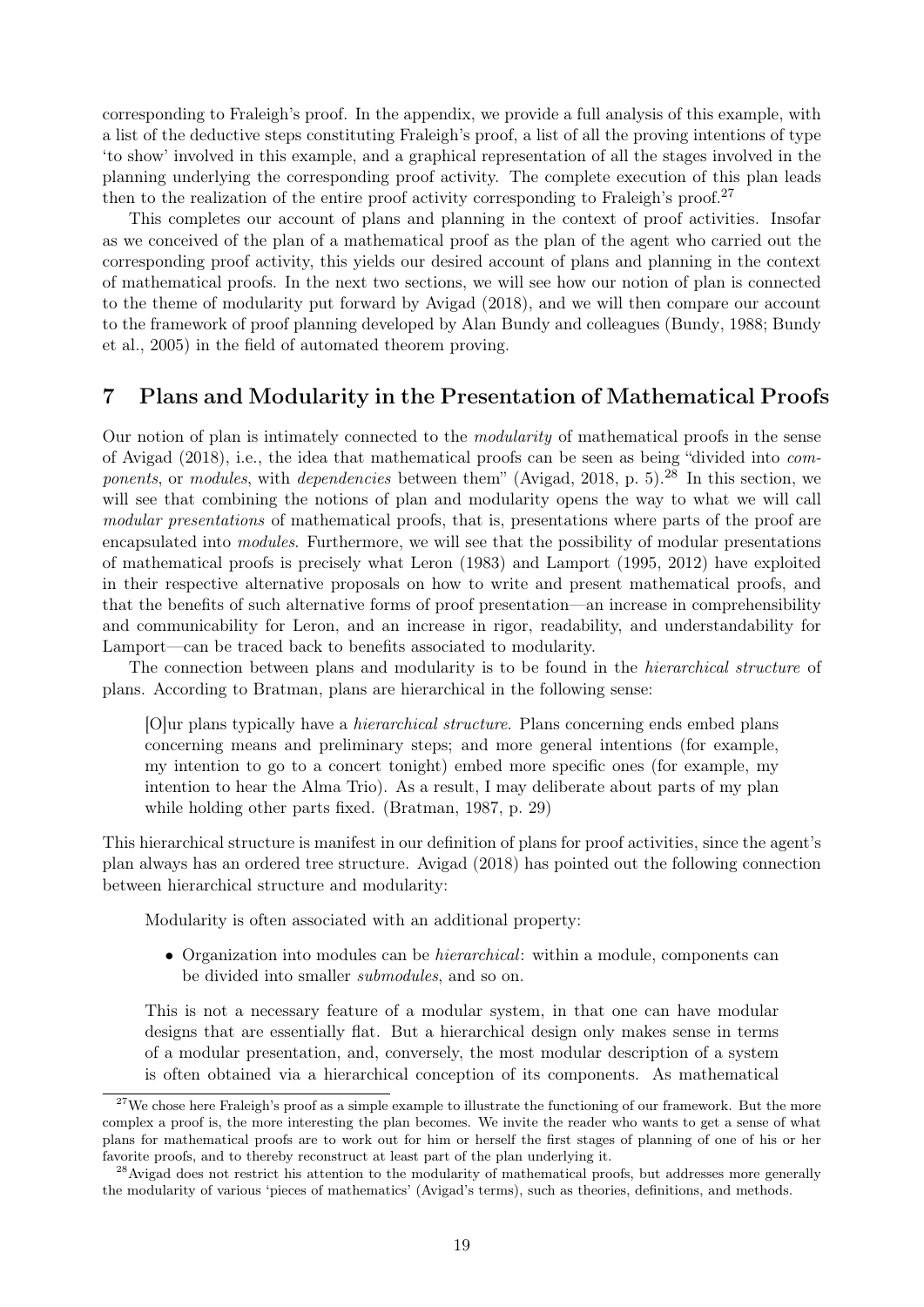theories and proofs also have a hierarchical structure, this is an issue that is worth keeping in mind. (Avigad, 2018, p. 5)

This relation between hierarchical structure and modularity provides a way to generate modular presentations of mathematical proofs. First, a modular description of a plan  $\mathcal P$  underlying a given mathematical proof P can be obtained from  $\mathcal P$  by simply 'omitting' one or several subtrees of  $P$ . More specifically, any subtree of  $P$  can be conceived as a module which can be described by stating the proving intention of type 'to show' at its root, and which can be viewed as encapsulating the information as to how the proving intention is fulfilled, that is, as to how one shows that its conclusion follows from its hypotheses.<sup>29</sup> As an illustration, the (partial) plans reached at stages 2 and 5 of Fraleigh's proof (cf. figure 3) and reported in figure 4 can be seen as modular descriptions of the full plan obtained once the proof activity is completed.<sup>30</sup>



Figure 4: Two modular descriptions of the plan underlying Fraleigh's proof

A modular presentation of a proof  $P$  can then be obtained from a modular description of its underlying plan  $\mathcal P$  by replacing all the deductive steps in each module by the description of the module itself—i.e., by the proving intention figuring at its root.<sup>31</sup> This amounts, for each module, to encapsulating the information as to how the considered proving intention is fulfilled, i.e., to only mention what is being shown without saying how it is shown. As an illustration, the first modular description of the plan underlying Fraleigh's proof displayed on the left in figure 4 would lead to the following modular presentation of the proof:

*Proof.* We must show that the different cells  $\bar{a} = \{x \in S \mid x \sim a\}$  for  $a \in S$  do give a partition of S, so that every element of S is in some cell and so that if  $a \in \overline{b}$ , then  $\bar{a}=\bar{b}$ . First, we show that every element of S is in some cell. Then, we show that if  $a \in \overline{b}$ , then  $\overline{a} = \overline{b}$ . We conclude that the cells  $\overline{a} = \{x \in S \mid x \sim a\}$  for  $\overline{a \in S}$  do give a partition of S.  $\Box$ 

In this proof, the two underlined proving intentions  $S_2$  and  $S_3$  correspond to the descriptions of two modules providing information on what is being shown, namely that "every element of S is in some cell" and that "if  $a \in \bar{b}$ , then  $\bar{a} = \bar{b}$ ". S<sub>2</sub> and S<sub>3</sub> encapsulate then information as to how these propositions are shown, i.e., information regarding the deductive steps required to fulfill these proving intentions. The second modular description displayed on the right in figure 4 would lead to the following modular presentation of Fraleigh's proof:

<sup>&</sup>lt;sup>29</sup>Notice that there are always multiple modular descriptions of  $P$ , since each considered set of modules will yield a particular modular description of P.

 $30$ For the full plan associated to Fraleigh's proof, see figure 5 in the appendix.

<sup>&</sup>lt;sup>31</sup>There are thus as many modular presentations of P as there are modular descriptions of P.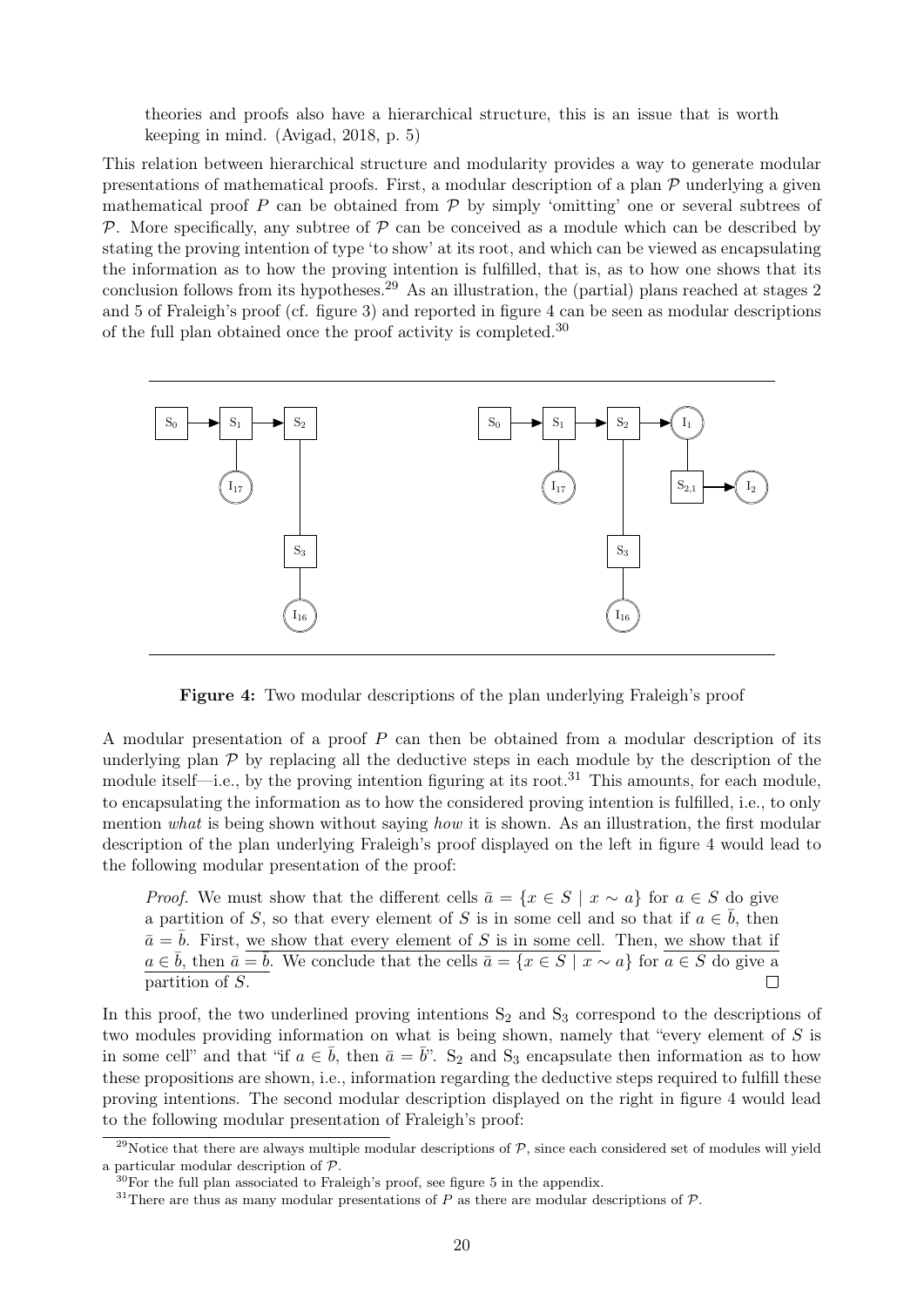*Proof.* We must show that the different cells  $\bar{a} = \{x \in S \mid x \sim a\}$  for  $a \in S$  do give a partition of S, so that every element of S is in some cell and so that if  $a \in b$ , then  $\bar{a} = b$ . First, we show that every element of S is in some cell. Let  $a \in S$ . Then  $a \in \bar{a}$  by the reflexive condition, so a is in at least one cell. Then, we show that if  $a \in b$ , then  $\bar{a} = b$ . We conclude that the cells  $\bar{a} = \{x \in S \mid x \sim a\}$  for  $a \in S$  do give a partition of S.  $\Box$ 

Here the only difference with the previous modular presentation is that information that was encapsulated before in module  $S_2$  is now provided, that is, information as to how the proving intention  $S_2$  is fulfilled.<sup>32</sup>

The possibility of modular presentations of mathematical proofs appears to be intimately connected with two alternative proposals by Leron (1983) and Lamport (1995, 2012) on how to write and present mathematical proofs. The objectives of these proposals are to increase their comprehensibility and facilitate their communication for Leron, and to make them more rigorous (less error-prone) as well as easier to read and understand for Lamport.

Leron conceives of his approach as a 'structural method' of proof presentation, a method that he describes as follows:

The basic idea underlying the structural method is to arrange the proof in *levels*, proceeding from the top down; the levels themselves consist of short autonomous "modules," each embodying one major idea of the proof.

The top level gives in very general (but precise) terms the main line of the proof. The second level elaborates on the generalities of the top level, supplying proofs for unsubstantiated statements, details for general descriptions, specific constructions for objects whose existence has been merely asserted, and so on. If some such subprocedure is itself complicated, we may choose to give it in the second level only a "top-level description," pushing the details further down to lower levels. And so we continue down the hierarchy of subprocedures, each supplying more details to plug in holes in higher levels, until we reach the bottom where [...] all the leaks are plugged and the proof is watertight. (Leron, 1983, pp. 174–175)

According to Leron, the main benefit of the structural method is that the "ideas behind the formal proofs are better communicated" insofar as "the main idea is given in the top level (or two), auxiliary ideas are packaged in autonomous modules, and the interconnections between the separate ideas are made explicit through the structure diagram" (Leron, 1983, p. 183). Thus, it is by isolating and identifying the main ideas of a mathematical proof that the structural method increases its comprehensibility and communicability, as compared to standard forms of proof presentation.

Lamport describes his method of proof presentation as being "based on hierarchical structuring" which he sees as "a successful tool for managing complexity" (Lamport, 1995, p. 600). The main idea, as with Leron, is to write and present a mathematical proof in levels, where levels can themselves be described in terms of lower levels. The result of such a presentation is what Lamport refers to as a 'structured proof'. Lamport provides several examples of structured proofs where various levels are represented in a hierarchical manner on the page, using indentation and a specific numbering scheme to identify each level and its position in the overall hierarchical structure. According to Lamport, the capacity of a structured proof to make the structure of a proof manifest, and to identify precisely each deductive step within this structure, is precisely what makes them more readable and understandable. Moreover, structured proofs are better than traditional ones for avoiding errors since they force the writer to provide more details than usual (Lamport, 1995, pp. 606–607), and to make explicit the logical status of each sentence in the proof (Lamport, 2012, pp. 43–44).

<sup>&</sup>lt;sup>32</sup>In the two modular presentations provided above, we took the liberty to slightly rewrite the original text of Fraleigh's proof. In particular, we have now mentioned explicitly the deductive step corresponding to inference I17. We have followed Fraleigh's original choice not to mention the deductive step corresponding to inference I<sub>16</sub> as well as the proving intention  $S_{2,1}$  (in the case of the second modular presentation).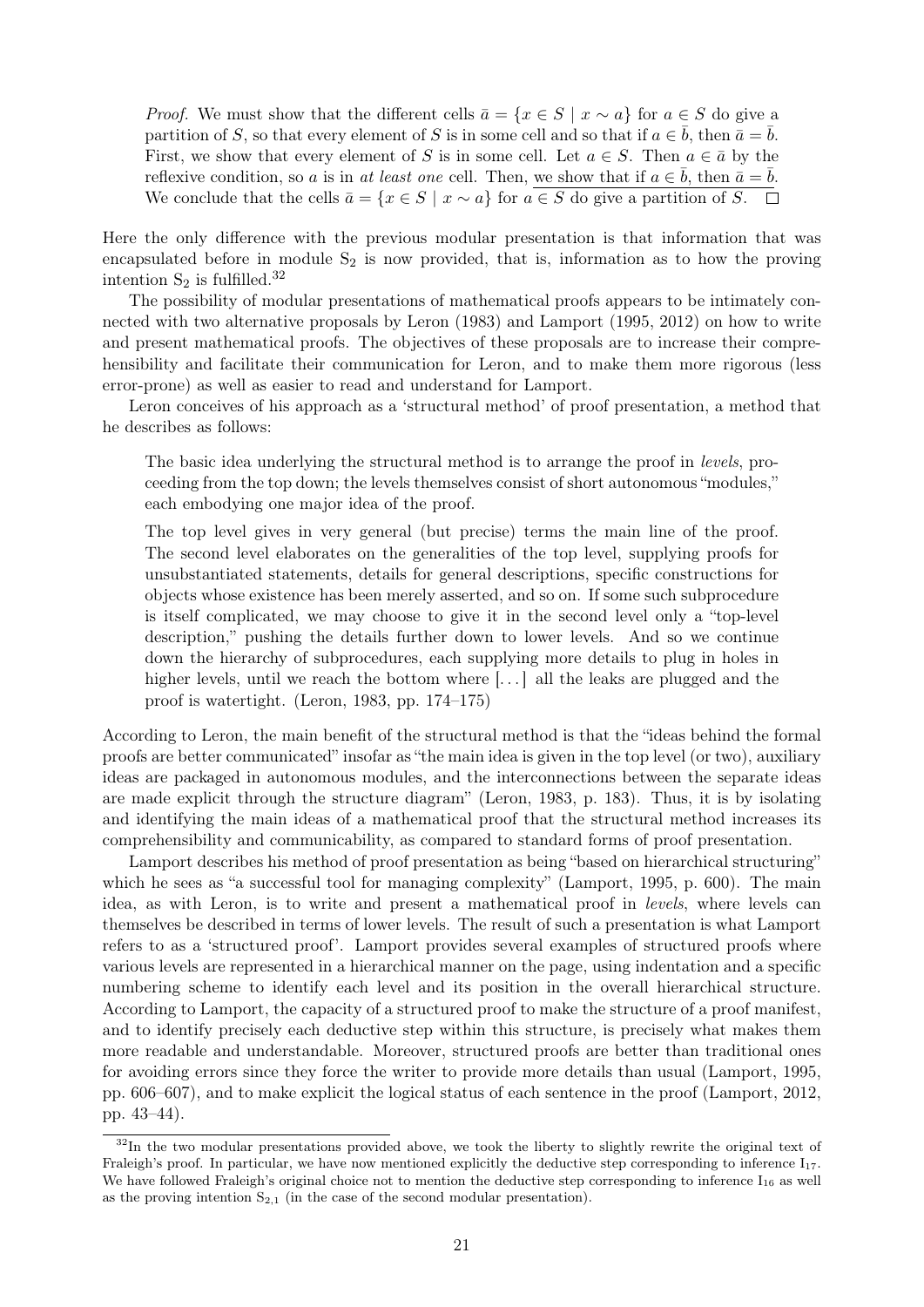From the perspective developed in this section, both Leron's and Lamport's proposals on how to write and present mathematical proofs amount to providing what we have called modular presentations of mathematical proofs. Their notions of levels correspond, in our framework, to the levels in the plan underlying any given mathematical proof, and their descriptions of each level correspond to the descriptions of the modules lying at this level, that is, descriptions encapsulating information relative to the deductive steps occurring at lower levels in the plan's hierarchical structure. Furthermore, the various benefits of such alternative presentations as claimed by Leron and Lamport correspond exactly to some of the benefits of modularity as identified by Avigad (2018): the fact that a modular presentation increases the comprehensibility, communicability, readability, understandability, of a mathematical proof corresponds to what Avigad refers to as comprehensibility, namely the idea that: "[w]hen a system is modular, it is easier to understand, explain, and predict its behavior" (Avigad, 2018, p. 6); the fact that a modular presentation increases the rigor of a mathematical proof by making it easier to spot potential errors corresponds to what Avigad refers to as reliability and robusteness, namely the idea that: "[a]n appropriately modular description makes it possible to assess and test components of a system individually, to localize a problem to the behavior of one component, and to detect problems that would otherwise be lost in an overabundance of detail" (Avigad, 2018, p. 6).

To sum up, our notion of plan has intimate connections with the modularity of mathematical proofs in the sense of Avigad (2018). These connections can be exploited to generate what we have called modular presentations of mathematical proofs. As we saw through the works of Leron and Lamport, modular presentations of mathematical proofs can deliver various epistemic benefits such as increasing their comprehensibility, reliability, and robustness. Insofar as a given mathematical proof always admits many different modular presentations, it would be particularly interesting to investigate, in further works, which modular presentations maximize these epistemic benefits.

### 8 Comparison with the Framework of Proof Planning

Although the notions of plans and planning in the context of mathematical proofs have not been investigated in the philosophy of mathematics, they have received some attention in the field of automated theorem proving. Of particular interest is the framework of proof planning developed by Alan Bundy and colleagues (Bundy, 1988; Bundy et al., 2005). Since it is situated in computer science and artificial intelligence, this framework deals primarily with proofs and proving for artificial agents, but Bundy (1991) has argued that it also possesses explanatory power for understanding various aspects of proofs and proving for human agents. We will now compare our account of plans and planning in the context of mathematical proofs with the framework of proof planning with respect to the specific objective of providing an account of these notions that aims to be faithful to the reality of ordinary mathematical practice.

The technique of proof planning rests on the idea that the automatic search for a formal proof can be *guided* using a *proof plan*.<sup>33</sup> By contrast with more local approaches—which proceed by deciding, at any given stage, how the proof search should move forward—the technique of proof planning aims to implement a global approach where proof search is conducted from a higherlevel description of the proof towards its more specific details. According to Bundy, such a global approach "seems to accord more with the intuitions of human mathematicians that they first make a global plan of a proof and then fill in the details" (Bundy, 1996, p. 261). Furthermore, the idea that proof plans can be used to guide proof search is also directly inspired by the way human mathematicians prove theorems:

We believe that human mathematicians can draw on an armoury of such proof plans when trying to prove theorems. It is our intuition that we do this when proving theorems, and the same intuition is reported by other experienced mathematicians. One

<sup>&</sup>lt;sup>33</sup>The technique was originally applied to the search of inductive proofs, but then found applications in various other domains. See Bundy et al. (2005) for an overview of the technique and its applications.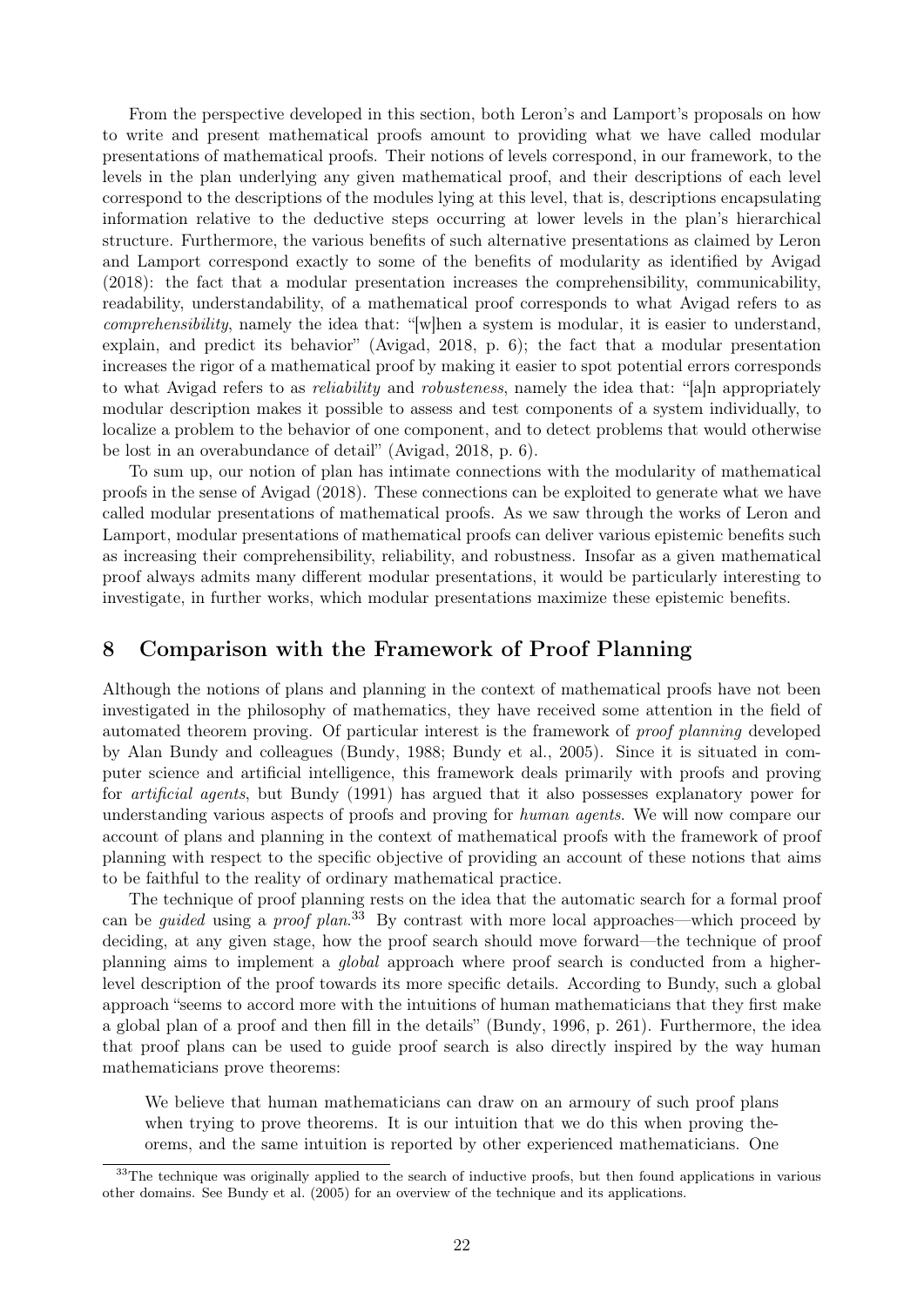can identify such proof plans by collecting similar proofs into families having a similar structure, e.g., those proved by 'diagonalization' arguments. Many inductive proofs seem to have such a similar structure. (Bundy, 1988, p. 112)

The main idea behind proof planning is thus to capture the *common structure* of a family of proofs in a computational representation which, in turn, could be exploited to find other proofs belonging to the same family—e.g., the development of proof planning for inductive proofs was built on the observation that many inductive proofs had the very same structure, and that identifying this structure can be used to guide the search for other inductive proofs.

Technically, the framework of proof planning involves the notions of tactic, method, and critic. A tactic is an algorithmic procedure which constructs part of a proof through the application of a sequence of rules of inference in an LCF-style theorem prover<sup>34</sup>. A method is a partial specification of a tactic, which is composed of a set of preconditions stipulating conditions for the application of the tactic, and a set of *effects* which will hold if the application of the tactic is successful. A *critic* captures a possible pattern of failure to a given method in a proof plan, and provides corresponding instructions on how to patch the failed proof.<sup>35</sup> A *proof plan* is then defined as:

[T]he method for one of the top-level tactics, i.e., [. . . ] the specification of a strategy for controlling a whole proof, or a large part of one. This super-method is so constructed that the preconditions of each of its sub-methods are either implied by its preconditions or by the effects of earlier sub-methods. Similarly, its effects are implied by the effects of its sub-methods. If the preconditions of a method are satisfied then its tactic is applicable. If the tactic application succeeds then its effects are satisfied. The original conjecture should satisfy the preconditions of the plan; the effects of the plan should imply that the conjecture has been proved. (Bundy, 1988, p. 116)

In practice, the approach of proof planning requires a *proof planner* which represents the common structure of a family of proofs as a general-purpose tactic, and which, given a conjecture to be proved, will produce a specific proof plan for this conjecture, that is, a customized tactic which can be used to guide a proof search for this conjecture within a particular tactic-based theorem prover.<sup>36</sup>

As witnessed by the first quote from Bundy (1988) reported above, the framework of proof planning originated from observations similar to the ones motivating our own account, and as a consequence Bundy's notion of proof plan and our own notion of plan bear certain similarities. Upon closer scrutiny, however, Bundy's notion of proof plan appears closer to the notion of method we introduced in section 5.1. This parallel is particularly salient in the following passage:

Mathematicians recognise families of proofs which contain common structure. These families are sometimes named, e.g., diagonalization arguments, but, more often, are not. We propose representing such common structures with proof plans. (Bundy, 1991, p. 180)

Such common structures are often referred to as 'mathematical methods' in mathematical practice mathematicians commonly speak of the 'diagonalization method', or the 'method of mathematical induction'—and it is this specific use of the term method that we have tried to capture in section 5.1. Furthermore, Bundy insists that a proof plan should always "carry some expectation of success" (Bundy, 1988, p. 112), although success is, of course, not guaranteed. In our account, we implemented this aspect directly into the notion of method, by requiring that a method always hold some promise of success in fulfilling the proving intentions it is applied to. In a sense, the framework of proof planning, in its current formulation, represents proof plans as consisting of

<sup>&</sup>lt;sup>34</sup>The acronym LCF stands for 'Logic of Computable Functions', a logical system due to Dana Scott (Scott, 1993) and implemented by the pioneers of the LCF approach to theorem proving in the so-called Stanford LCF theorem prover (Milner, 1972).

 $35$  For a description of the functioning of critics see Ireland (1992) and Ireland and Bundy (1996).

<sup>36</sup>For concrete implementations of proof planners see Bundy et al. (1990) and Dixon and Fleuriot (2003).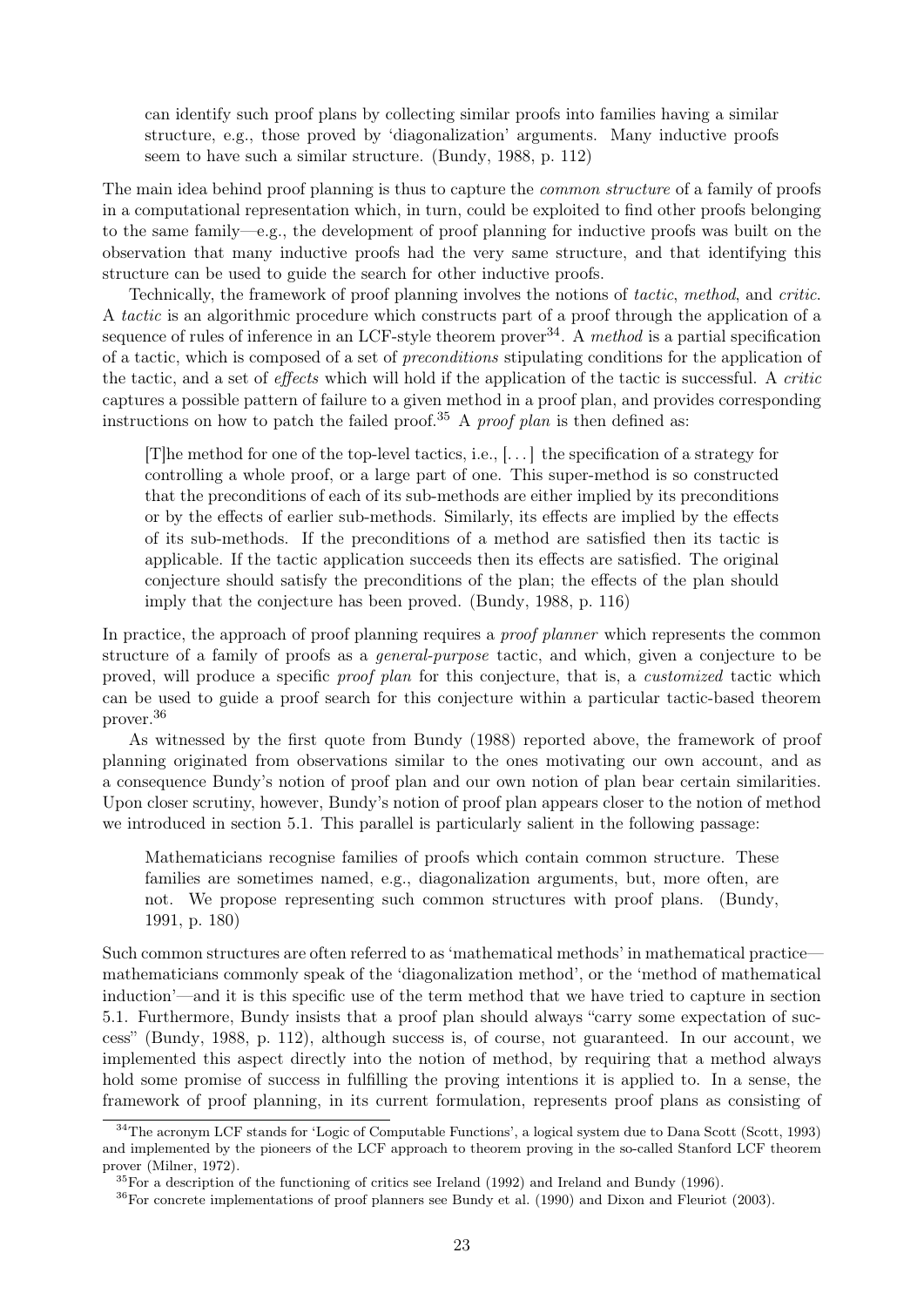the application of a single method to the conjecture or proposition to be proved which provides, at once, a complete plan for the whole proof activity. From the perspective of our account, the notions of method and plan would then coincide in this case.

But the main difference between our account and the framework of proof planning lies in the role attributed to practical reasoning. The framework of proof planning always represents proof plans as being complete and fully determined, which means that there is no need for practical reasoning in the building of proof plans. By contrast, practical reasoning is an essential element of our account since it is central to the step by step process by which plans are constructed. Furthermore, and as we have seen in the examples discussed in section 5, plans for mathematical proofs are often built from the combination of various and sometimes quite different instances of practical reasoning, while Bundy's proof plans are relatively homogeneous and monolithic. From our perspective, providing a proper analysis of practical reasoning appears then as an essential task in the prospect of articulating an account of plans and planning for mathematical proofs that aims to be faithful to the reality of mathematical practice.

Finally, it is interesting to notice that there is room for a potentially fruitful cross-fertilization between the epistemology of mathematics and the various fields concerned with mathematical reasoning in computer science and artificial intelligence on the issues discussed in this paper. On the one hand, a fine-grained analysis of plans and planning in the contexts of mathematical proofs and proof activities, and the development of epistemological models thereof, might yield important insights to help build more efficient technologies in interactive and automated theorem proving. On the other hand, not only do the already existing technologies in these fields embody important insights concerning the nature of proof activities for human agents that ought to find their way into the epistemology of mathematics, these developments also suggest that formal methods could be used to provide a computational model of plans and planning for mathematical proofs and proof activities that would be tuned to the specificities of human agency in mathematical practice.

## 9 Conclusion

The aim of this paper was to provide a philosophical account of plans and planning in the context of mathematical proofs. Our approach has consisted in analyzing the plan of a mathematical proof as the plan of the agent(s) who carried out the corresponding proof activity. This led us to develop an account of plans and planning in the context of proof activities, for which we built on Bratman's theory of planning agency. The plan of an agent for a proof activity has been defined as an ordered tree whose nodes are proving intentions, whose root is the proving intention corresponding to the theorem at hand, and where each set of ordered children consists of a subplan obtained from the parent node through an instance of practical reasoning. The execution of this plan leads then to the realization of the proof activity, i.e., to the carrying out of a sequence of actions—the deductive inferences—in the same way as the execution of one's travel plan leads to a sequence of moves constituting the actual travelling. From this perspective, the written mathematical proof is nothing more than a report of its corresponding proof activity—it is thereby analogous to a travel diary reporting the moves of a travelling activity. This is why it is natural to talk about the plan "underlying" or "lying behind" a mathematical proof. In a sense, a plan always precedes its execution, that is, the activity it gives rise to, and a fortiori any report of this activity. In this work, we have proposed to shift the focus from the written mathematical proofs to their corresponding proof activities, and to the form of planning agency underlying them. The resulting framework thus constitutes an action-based account of plans and planning in the context of mathematical proofs.

One intended application of the present framework is to the philosophical study of understanding and explanation in the context of mathematical proofs. As we saw in the introduction, several authors have pointed out a direct connection between these two notions and the one of plan for mathematical proofs. The approach developed in this paper suggests the following characterization: understanding a mathematical proof amounts to grasping its underlying plan, that is, grasping the plan of the agent who carried out the corresponding proof activity. Given our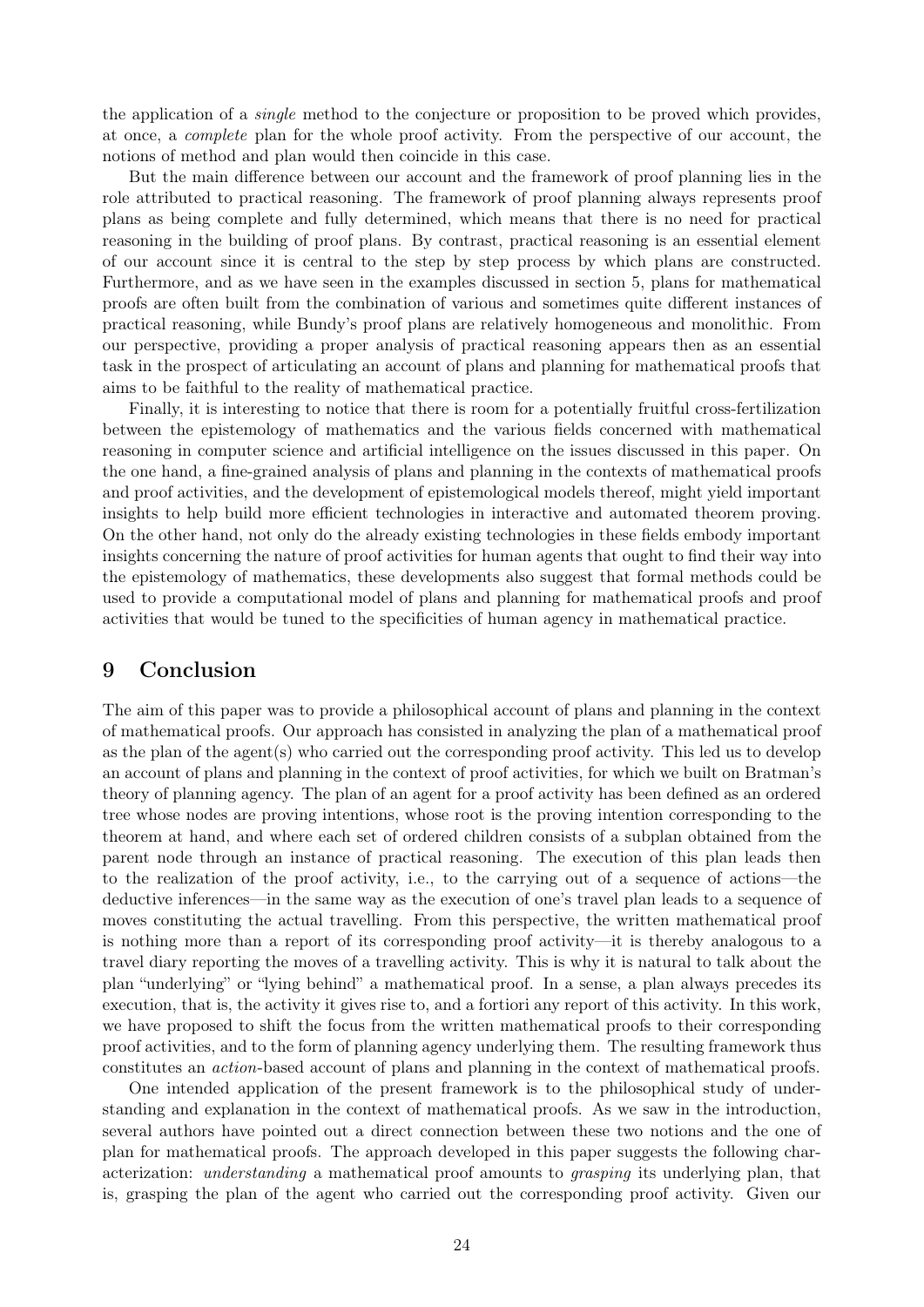definition of the notion of plan, grasping the plan underlying a proof activity would then require (1) grasping its ordered tree structure, that is how its various proving intentions fit into the tree, and (2) grasping the practical reasoning behind each parent-children connection. In case an agent fails to understand a mathematical proof by failing to grasp one or more of these components, one might then investigate the specific type(s) of explanation that could be provided so as to enable the agent to grasp those components, and thereby to understand the proof. This proposal should be able to account for two presumed features of understanding raised by Folina (2018) and Robinson (2000) in the passages quoted in the introduction of this paper. First, Folina's quote suggests that understanding a proof may have to do with "how the parts [of the proof] are related and connected to one another". In our framework, the connections between the different parts of a proof are precisely to be found in the plan underlying it, and more specifically in its hierarchical organization. If understanding a proof amounts to grasping its underlying plan, we then automatically get that understanding a proof amounts to grasping how the parts of the proof are connected to one another, which means that Folina's suggestion would appear as a direct consequence of our characterization. Second, both Folina's and Robinson's quotes suggest that understanding is related to the capacity to grasp the "architecture", "blueprint", "overall plan" of a mathematical proof so as to "not [be] concerned with" or "avoid getting lost in" the details. This resonates strongly with our discussion of plans and modularity: because a plan always has an ordered tree structure, details as to how a given proving intention is being fulfilled can always be encapsulated into modules, leading to different possible modular descriptions of the plan. From this perspective, grasping the "architecture", "blueprint", "overall plan" of a mathematical proof would then amount to grasping a certain modular description of the underlying plan. These considerations constitute only some indications of the potential interest of our account for the study of understanding and explanation in the context of mathematical proofs. A detailed analysis of these notions based on the present framework will be the object of a subsequent paper.

Finally, it seems plain that the phenomena of plans and planning play a central role in the contexts of proof discovery and problem solving. This, of course, is not a novel observation, and Pólya (1945, 1954a,b, 1962), in his seminal work on those matters, has already emphasized the central importance of plans and planning in these contexts. In this respect, one of the central themes for Pólya is that of the flexibility of one's plans:

When the problem-solver debates his plan of the solution with himself, this plan is usually more "fluid" than "rigid," it is more felt than formulated. In fact it would be foolish of the problem-solver to fix his plan prematurely. A wise problem-solver does not commit himself to a rigid plan. Even at a later stage, when the plan is riper, he keeps it ready for modification, he leaves it a certain flexibility, he reckons with unforeseen difficulties to which he might be obliged to adapt his plan. (Pólya, 1954b, p. 154)

Pólya's remarks raises many interesting issues, such as how to maintain the right level of flexibility of your plans, and how to revise your plans in face of difficulties in completing or executing them. These issues deserve further attention, and call, more generally, for the development of an account of plans and planning in the contexts of proof discovery and problem solving.

## References

Jeremy Avigad. Mathematical method and proof. Synthese, 153(1):105–159, 2006.

Jeremy Avigad. Modularity in mathematics. The Review of Symbolic Logic, to appear, 2018.

Eric Bedford and John Smillie. Polynomial diffeomorphisms of  $\mathbb{C}^2$ : VI. Connectivity of J. Annals of Mathematics, Second Series, 148(2):695–735, 1998.

Paul Boghossian. What is inference? Philosophical Studies, 169(1):1–18, 2014.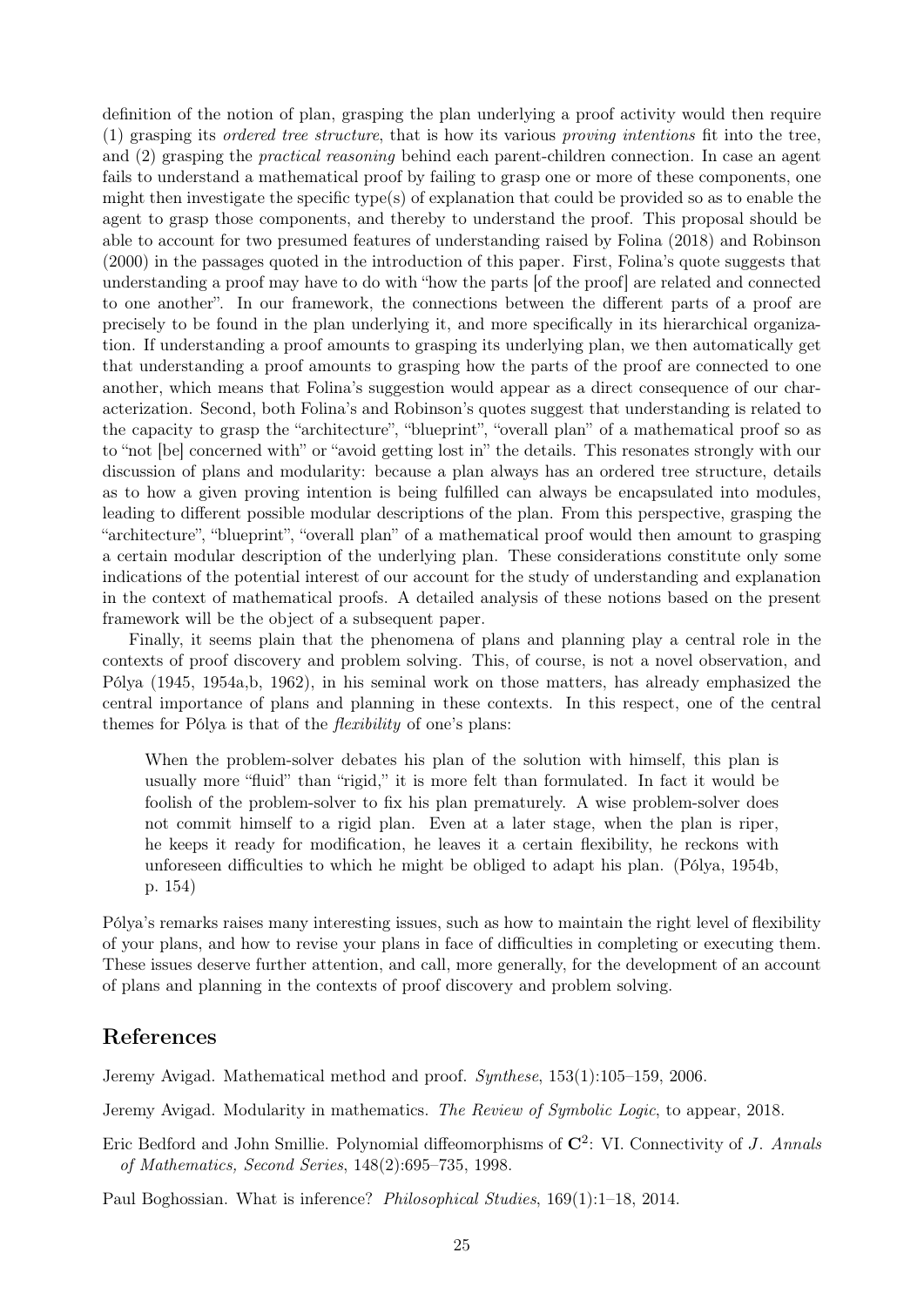- Michael E. Bratman. Intention, Plans, and Practical Reason. Harvard University Press, Cambridge, MA, 1987. Reissued by CSLI Publications, Stanford CA, 1999. (Citations are to the latter edition).
- Michael E. Bratman. Shared Agency: A Planning Theory of Acting Together. Oxford University Press, New York, 2014.
- Alan Bundy. The use of explicit plans to guide inductive proofs. In Ewing Lusk and Ross Overbeek, editors, 9th International Conference on Automated Deduction, volume 310 of Lecture Notes in Computer Science, pages 111–120, Berlin, 1988. Springer-Verlag.
- Alan Bundy. A science of reasoning. In Jean-Louis Lassez and Gordon Plotkin, editors, Computational Logic: Essays in Honor of Alan Robinson, pages 178–198. MIT Press, Cambridge, MA, 1991.
- Alan Bundy. Proof planning. In Brian Drabble, editor, Proceedings of the Third International Conference on Artificial Intelligence Planning Systems, pages 261–267, Menlo Park, CA, 1996.
- Alan Bundy, Frank van Harmelen, Christian Horn, and Alan Smaill. The OYSTER-CLAM system. In Mark E. Stickel, editor, 10th International Conference on Automated Deduction, volume 449 of Lecture Notes in Artificial Intelligence, pages 647–648, Berlin, 1990. Springer-Verlag.
- Alan Bundy, David Basin, Dieter Hutter, and Andrew Ireland. Rippling: Meta-Level Guidance for Mathematical Reasoning, volume 56 of Cambridge Tracts in Theoretical Computer Science. Cambridge University Press, Cambridge, 2005.
- Karine Chemla and Jacques Virbel, editors. Texts, Textual Acts and the History of Science. Springer, Cham, 2015.
- John Corcoran. Argumentations and logic. Argumentation, 3(1):17–43, 1989.
- Lucas Dixon and Jacques Fleuriot. IsaPlanner: A prototype proof planner in Isabelle. In Franz Baader, editor, Automated Deduction–CADE-19, volume 2741 of Lecture Notes in Computer Science, pages 279–283, Berlin, 2003. CADE 2003, Springer-Verlag.
- Carel Faber and Rahul Pandharipande. Hodge integrals, partition matrices, and the  $\lambda_q$  conjecture. Annals of Mathematics, Second Series, 157(1):97–124, 2003.
- Solomon Feferman. And so on...: reasoning with infinite diagrams. Synthese, 186(1):371–386, 2012.
- Janet Folina. Towards a better understanding of mathematical understanding. In Mario Piazza and Gabriele Pulcini, editors, Truth, Existence and Explanation, pages 121–146. Springer, Cham, 2018.
- John B. Fraleigh. A First Course in Abstract Algebra (Seventh Edition). Pearson Education, London, 2003.
- Mohan Ganesalingam and William Timothy Gowers. A fully automatic theorem prover with human-style output. *Journal of Automated Reasoning*,  $58(2):253-291$ , 2017.
- Timothy Gowers. Mathematics: A Very Short Introduction. Oxford University Press, Oxford, 2002.
- Godfrey Harold Hardy, John Edensor Littlewood, and George Pólya. Inequalities. Cambridge University Press, Cambridge, 1934.
- Derek Haylock and Anne Cockburn. Understanding Mathematics for Young Children: A Guide for Foundation Stage and Lower Primary Teachers. SAGE Publications Ltd, London, 2008.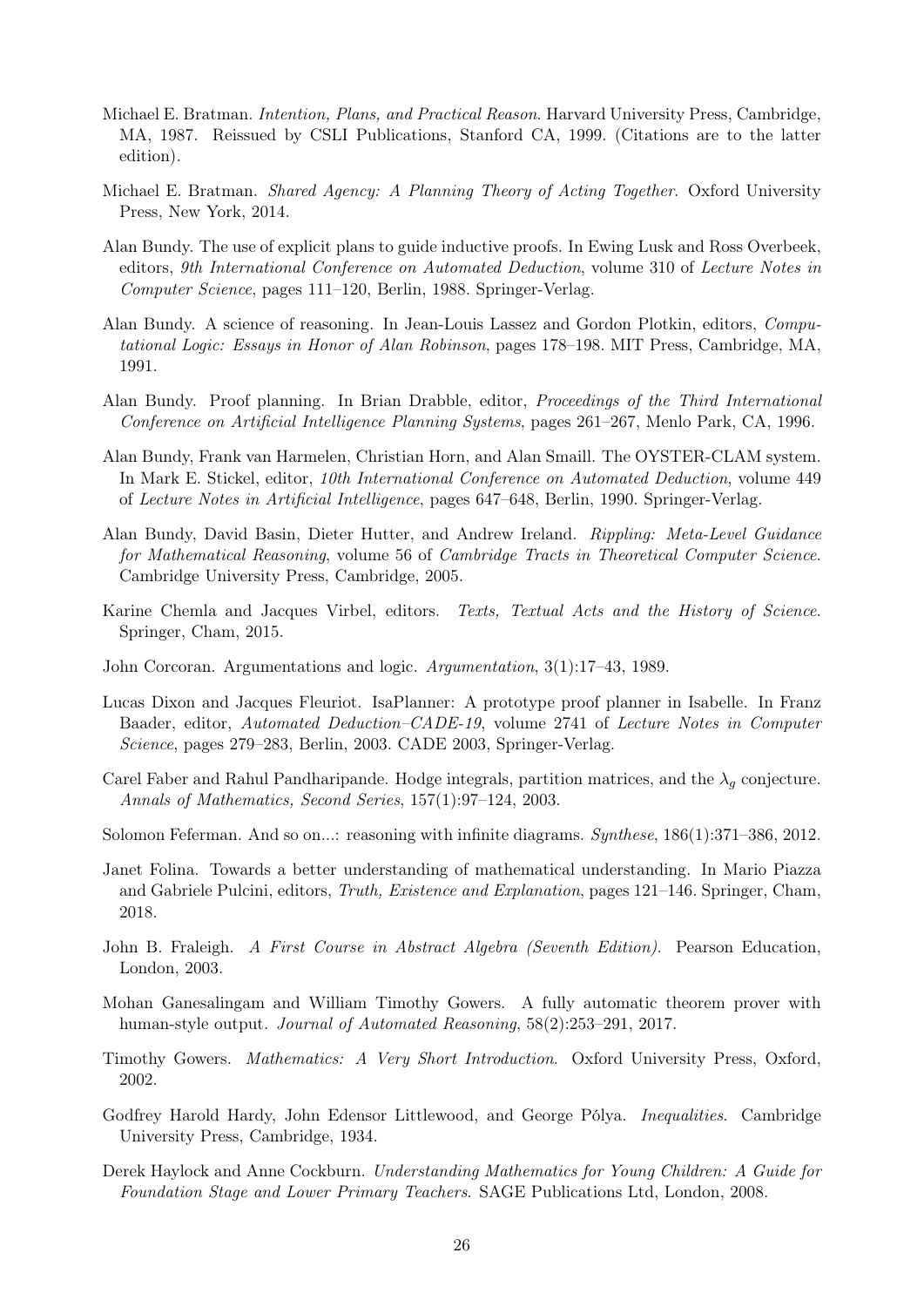- Andrew Ireland. The use of planning critics in mechanizing inductive proofs. In Andrei Voronkov, editor, International Conference on Logic for Programming Artificial Intelligence and Reasoning, number 624 in Lecture Notes in Computer Science, pages 178–189, Berlin, 1992. International Conference LPAR '92, Springer-Verlag.
- Andrew Ireland and Alan Bundy. Productive use of failure in inductive proof. Journal of Automated Reasoning, 16(1–2):79–111, 1996.
- Leslie Lamport. How to write a proof. The American Mathematical Monthly, 102(7):600–608, 1995.
- Leslie Lamport. How to write a 21<sup>st</sup> century proof. Journal of Fixed Point Theory and Applications, 11(1):43–63, 2012.
- Uri Leron. Structuring mathematical proofs. The American Mathematical Monthly, 90(3):174–185, 1983.
- Edwina Rissland Michener. Understanding understanding mathematics. Cognitive Science, 2(4): 361–383, 1978.
- Robin Milner. Logic for computable functions: Description of a machine implementation. Technical Report STAN-CS-72-288, A.I. Memo 169, Stanford University, 1972.
- Henri Poincaré. Intuition and logic in mathematics. In William Ewald, editor, From Kant to Hilbert: A Source Book in the Foundations of Mathematics (Volumes I and II), volume 19, pages 1012–1020. Clarendon Press, Oxford, 1900/1996.
- Henri Poincaré. Science et Méthode. Ernest Flammarion, Paris, 1908. Translated to English by Francis Maitland as Science and Method, Thomas Nelson & Sons, London, 1914. (Citations are to translation).
- George Pólya. How to Solve It: A New Aspect of Mathematical Method. Princeton University Press, Princeton, 1945.
- George Pólya. With, or without, motivation. The American Mathematical Monthly, 56(10):684– 691, 1949.
- George Pólya. Mathematics and Plausible Reasoning: Induction and Analogy in Mathematics (Volume 1). Princeton University Press, Princeton, 1954a.
- George Pólya. Mathematics and Plausible Reasoning: Patterns of Plausible Inference (Volume 2). Princeton University Press, Princeton, 1954b.
- George Pólya. Mathematical Discovery: On Understanding, Learning, and Teaching Problem Solving (Two Volumes). John Wiley & Sons, Inc., New York, 1962.
- Dag Prawitz. The epistemic significance of valid inference. Synthese, 187(3):887–898, 2012.
- Dag Prawitz. Explaining deductive inference. In Heinrich Wansing, editor, Dag Prawitz on Proofs and Meaning, pages 65–100. Springer, Cham, 2015.
- Yehuda Rav. Why do we prove theorems? Philosophia Mathematica, 7(3):5–41, 1999.
- John Alan Robinson. Proof  $=$  guarantee  $+$  explanation. In Steffen Hölldobler, editor, *Intellectics* and Computational Logic, volume 19 of Applied Logic Series, pages 277–294. Kluwer Academic Publishers, Dordrecht, 2000.
- Dana S. Scott. A type-theoretical alternative to ISWIM, CUCH, OWHY. Theoretical Computer Science, 121(1-2):411–440, 1993.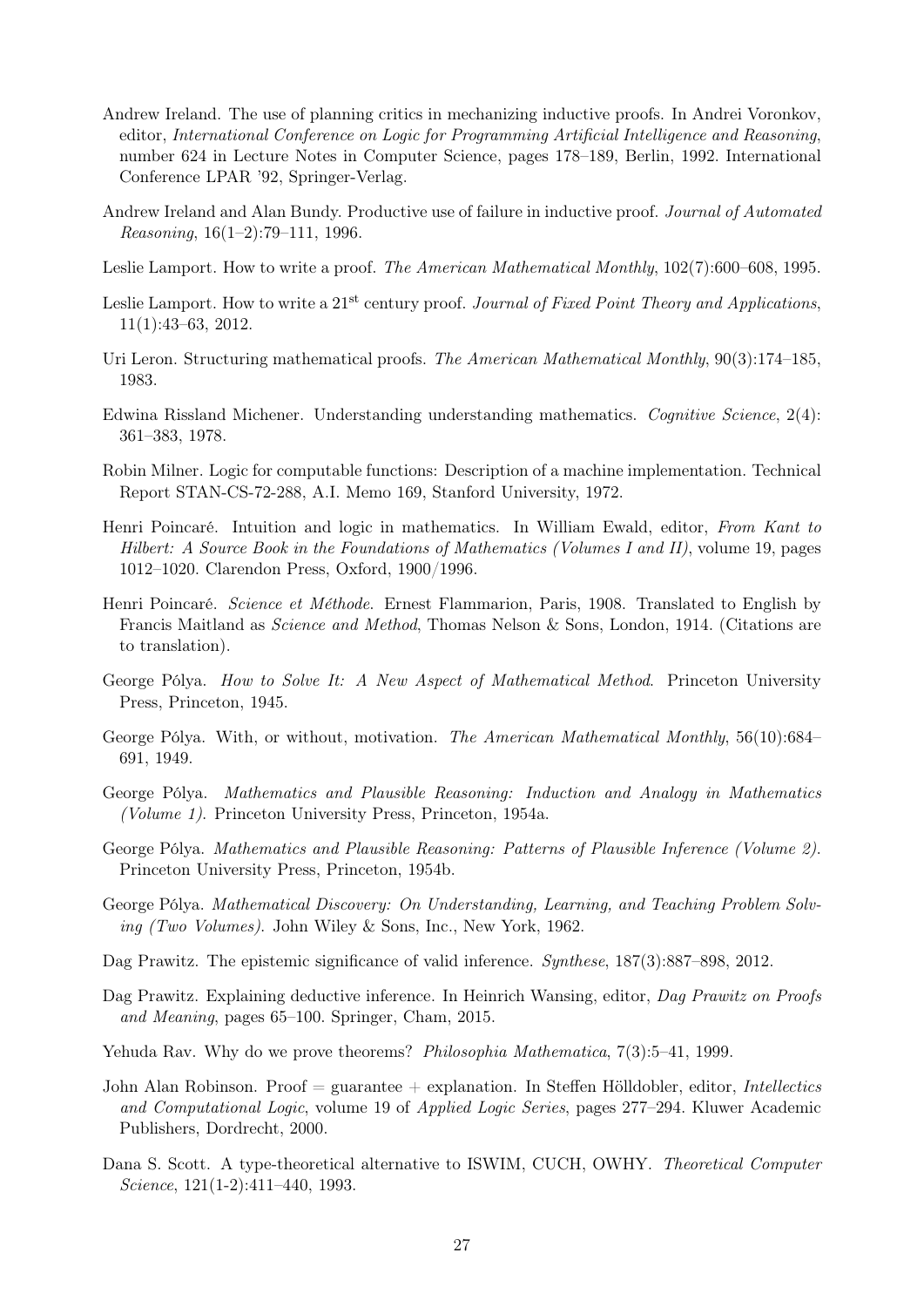- J. Michael Steele. The Cauchy-Schwarz Master Class: An Introduction to the Art of Mathematical Inequalities. Cambridge University Press, Cambridge, 2004.
- Göran Sundholm. "Inference versus consequence" revisited: Inference, consequence, conditional, implication. Synthese, 187(3):943–956, 2012.
- Fenner Tanswell. Go forth and multiply! On actions, instructions and imperatives in mathematical proofs. Unpublished manuscript, 2019.
- Johan van Benthem. Constructive agents. Indagationes Mathematicae, 29(1):23–35, 2018.
- Crispin Wright. Comment on Paul Boghossian, "What is inference". Philosophical Studies, 169(1): 27–37, 2014.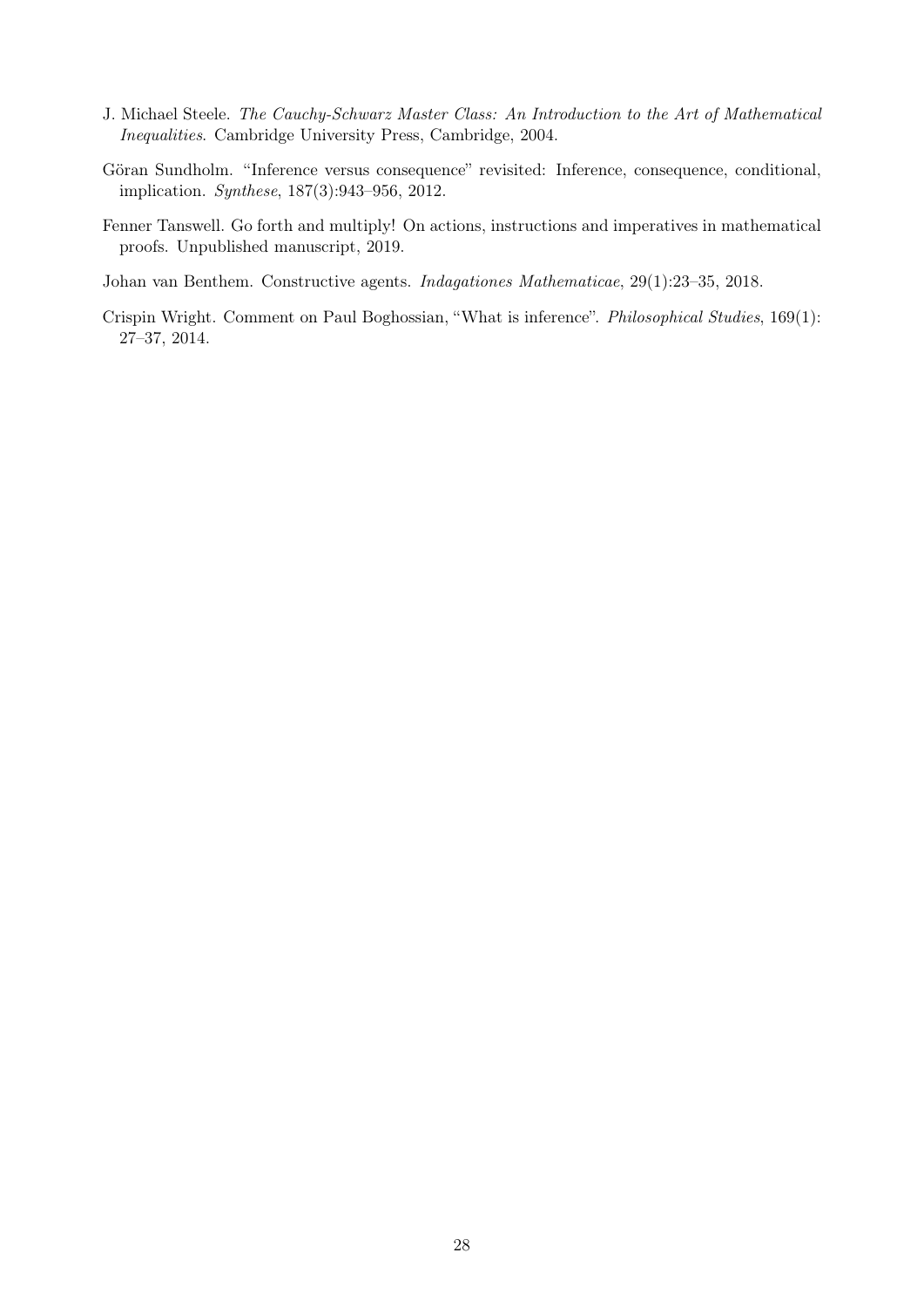# Appendix A Fraleigh's Proof: Plan, Proving Intentions, and Deductive Steps

In section 6, we described the first seven stages of planning underlying Fraleigh's proof activity. In this appendix, we are completing this description with a presentation of the entire planning underlying this proof activity. For reasons of space, we shall not provide here a stage by stage description of this proof activity, nor shall we spell out the mathematical methods involved in the various instances of practical reasoning occurring in it. Rather, we are providing in figure 5 the overall plan resulting from the entire planning underlying Fraleigh's proof activity. The proving intentions of type 'to show' appearing in figure 5 are listed in table 1. The proving intentions of type 'to infer' appearing in figure 5 are listed in figure 6, which is a Fitch style representation of the various deductive steps in Fraleigh's proof, where the notation Ii is used to denote the  $i<sup>th</sup>$  deductive step in Fraleigh's proof—the notation  $I_i$  in figure 5 being used for the proving intention of type 'to infer' corresponding to the deductive step Ii. In figure 6, the deductive steps for which there is a <sup>∗</sup> sign as supscript are ones that are left implicit in the original text of Fraleigh's proof. The interested reader is invited to proceed through the various stages of planning underlying the proof activity corresponding to Fraleigh's proof as depicted in figure 5, and to realize that the execution of this plan leads then to a sequence of deductive inferences which corresponds to the sequence of deductive steps reported in Fraleigh's proof.



Figure 5: The plan underlying the proof activity corresponding to Fraleigh's proof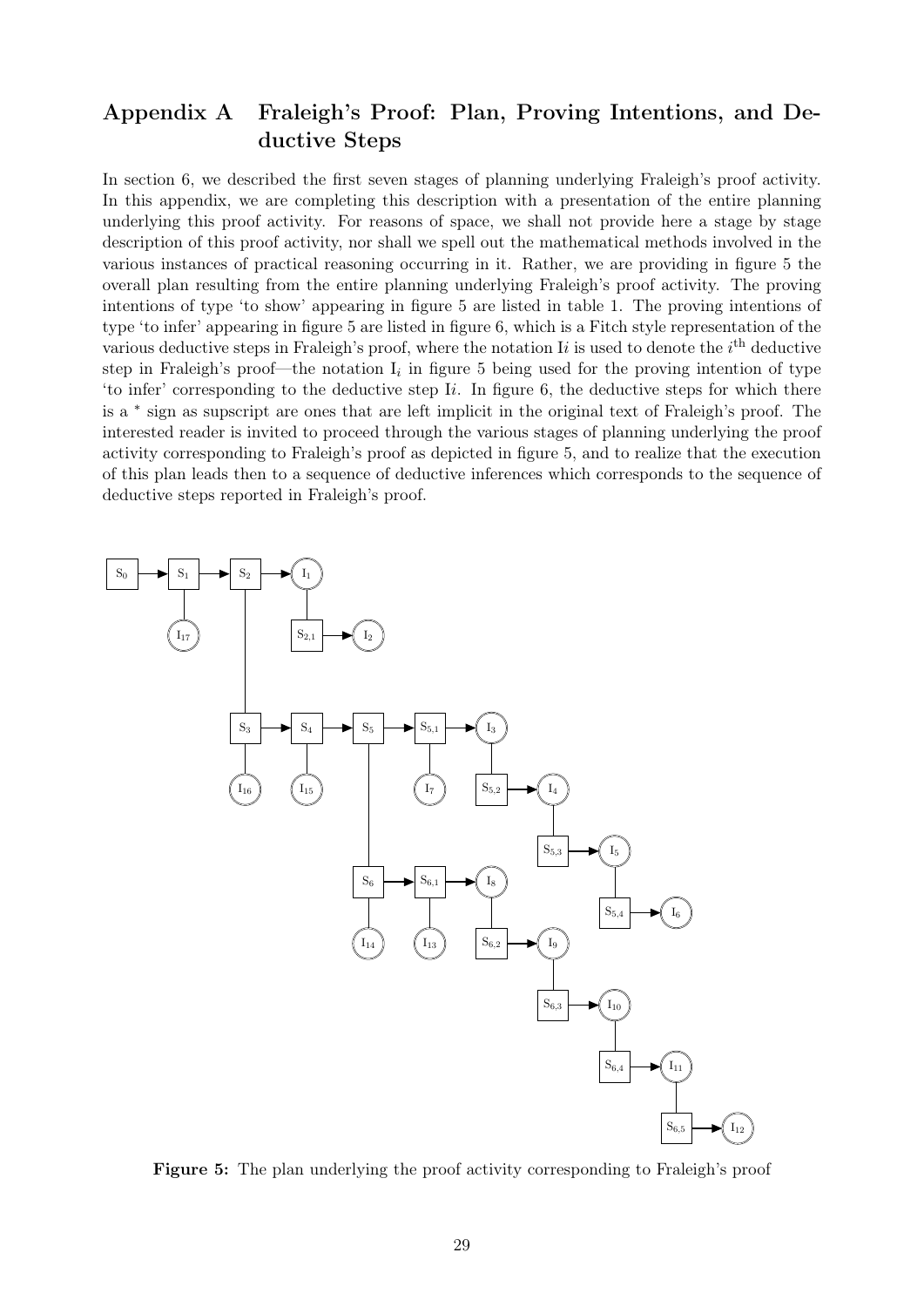|                                                      | $S_0: S \neq \emptyset, \sim$ eq. rel. on S<br>$S_1: S \neq \emptyset, \sim$ eq. rel. on S<br>$\Rightarrow$<br>$S_2$ : $S \neq \emptyset$ , $\sim$ eq. rel. on $S, a \in S$<br>$a$ is in some cell<br>$\Rightarrow$<br>$S_3$ : $S \neq \emptyset$ , $\sim$ eq. rel. on S, $a \in S$ $\Rightarrow$ if $a \in b$ , then $\bar{a} = b$<br>$S_4$ : $S \neq \emptyset$ , $\sim$ eq. rel. on $S, a \in S, a \in b \Rightarrow \bar{a} = b$<br>S <sub>5</sub> : $S \neq \emptyset$ , $\sim$ eq. rel. on S, $a \in S$ , $a \in b \Rightarrow \bar{a} \subseteq b$                                                                                                                                           | $\Rightarrow \sim$ yields a partition of S where $\bar{a} = \{x \in S \mid s \sim a\}$<br>for all $a \in S$ , a is in some cell and if $a \in b$ , then $\bar{a} = b$         |
|------------------------------------------------------|-----------------------------------------------------------------------------------------------------------------------------------------------------------------------------------------------------------------------------------------------------------------------------------------------------------------------------------------------------------------------------------------------------------------------------------------------------------------------------------------------------------------------------------------------------------------------------------------------------------------------------------------------------------------------------------------------------|-------------------------------------------------------------------------------------------------------------------------------------------------------------------------------|
|                                                      | $S_6$ : $S \neq \emptyset$ , $\sim$ eq. rel. on S, $a \in S$ , $a \in \overline{b} \Rightarrow \overline{a} \supseteq \overline{b}$<br>$S_2$ : $S \neq \emptyset$ , $\sim$ eq. rel. on $S, a \in S$<br>$\Rightarrow$<br>$S_{2,1}: S \neq \emptyset$ , $\sim$ eq. rel. on S, $a \in S$ , $a \in \overline{a}$<br>$\Rightarrow$ a is in some cell                                                                                                                                                                                                                                                                                                                                                     | $a$ is in some cell                                                                                                                                                           |
|                                                      | S <sub>5</sub> : $S \neq \emptyset$ , $\sim$ eq. rel. on S, $a \in S$ , $a \in b$<br>$S_{5,1}: S \neq \emptyset$ , $\sim$ eq. rel. on S, $a \in S$ , $a \in b$ , $x \in \overline{a}$<br>$S_{5,2}$ : $S \neq \emptyset$ , $\sim$ eq. rel. on S, $a \in S$ , $a \in b$ , $x \in \overline{a}$ , $x \sim a$<br>$S_{5,3}$ : $S \neq \emptyset$ , $\sim$ eq. rel. on S, $a \in S$ , $a \in \overline{b}$ , $x \in \overline{a}$ , $x \sim a$ , $a \sim b$<br>$S_{5,4}$ : $S \neq \emptyset$ , $\sim$ eq. rel. on S, $a \in S$ , $a \in b$ , $x \in \overline{a}$ , $x \sim a$ , $a \sim b$ , $x \sim b$                                                                                                 | $\Rightarrow \bar{a} \subseteq b$<br>$\Rightarrow x \in \overline{b}$<br>$\Rightarrow x \in b$<br>$\Rightarrow x \in \overline{b}$<br>$\Rightarrow x \in \overline{b}$        |
| $S_6$ :<br>$S_{6,1}$ :<br>$S_{6,2}$ :<br>$S_{6,3}$ : | $S \neq \emptyset$ , $\sim$ eq. rel. on S, $a \in S$ , $a \in b$<br>$S \neq \emptyset$ , $\sim$ eq. rel. on S, $a \in S$ , $a \in b$ , $y \in b$<br>$S \neq \emptyset$ , $\sim$ eq. rel. on S, $a \in S$ , $a \in \overline{b}$ , $y \in \overline{b}$ , $y \sim b$<br>$S \neq \emptyset$ , $\sim$ eq. rel. on S, $a \in S$ , $a \in \overline{b}$ , $y \in \overline{b}$ , $y \sim b$ , $a \sim b$<br>$S_{6,4}$ : $S \neq \emptyset$ , $\sim$ eq. rel. on S, $a \in S$ , $a \in b$ , $y \in b$ , $y \sim b$ , $a \sim b$ , $b \sim a$<br>$S_{6,5}$ : $S \neq \emptyset$ , $\sim$ eq. rel. on $S, a \in S, a \in b, y \in b, y \sim b, a \sim b, b \sim a, y \sim a \Rightarrow y \in \overline{a}$ | $\Rightarrow \bar{a} \supseteq \bar{b}$<br>$y \in \bar{a}$<br>$\Rightarrow$<br>$y \in \bar{a}$<br>$\Rightarrow$<br>$\Rightarrow y \in \bar{a}$<br>$\Rightarrow y \in \bar{a}$ |

Table 1: Proving intentions of type 'to show' in the plan underlying the proof activity corresponding to Fraleigh's proof